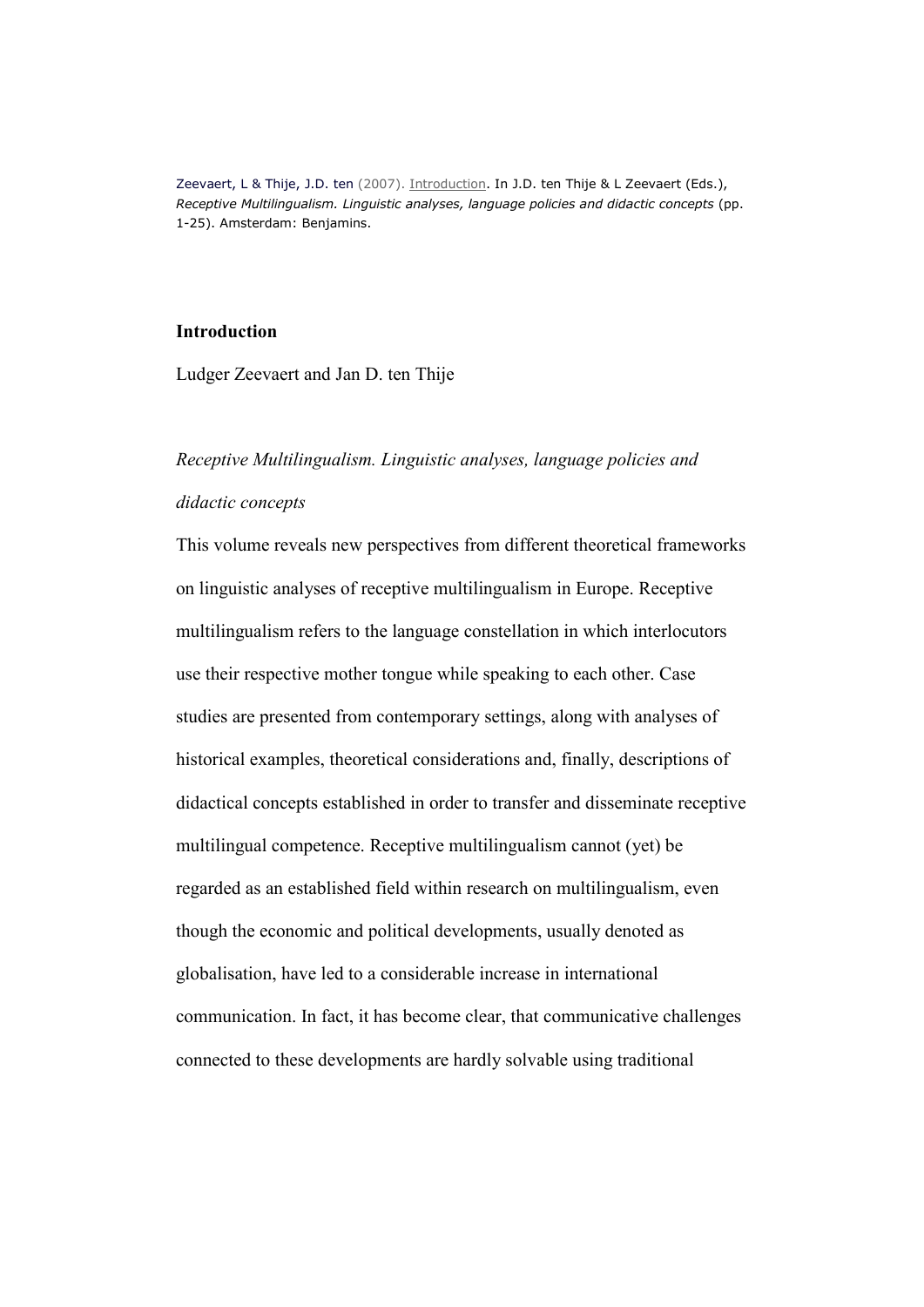concepts of multilingualism. Therefore, new concepts have to be developed and discussed.

At the University of Hamburg and especially at the Research Centre 538: Multilingualism pioneering work was carried out. Between 1989 and 1995 the role of semicommunication as used between speakers of Middle Low German and the Scandinavian languages was investigated.<sup>1</sup> Receptive multilingual communication as a form of language contact that had a major impact on the development of the Mainland Scandinavian languages was discussed and in the following widely accepted in the literature on Scandinavian language history (Cf. e.g. Barðdal et al. 1997: 362, Teleman 2002: 29, Josephson 2006: 22). The language situation in contemporary Scandinavia was the subject of research in a second project, $2$  yielding several dissertations (Zeevaert 2004, Ház 2005, Golinski 2007 and Doetjes in prep.) and numerous further publications. In fact, only four out of fourteen articles in this volume actually come from the Hamburg research project on semicommunication. This shows how exchange and discussion on receptive multilingualism have spread over Europe and increasingly attracted attention of functionaries in all kind of institutions, various researchers and policy makers. So far, receptive multilingualism had been a typical bottom-up development, supported by official European organisations only to a certain extent compared to other EU language policies.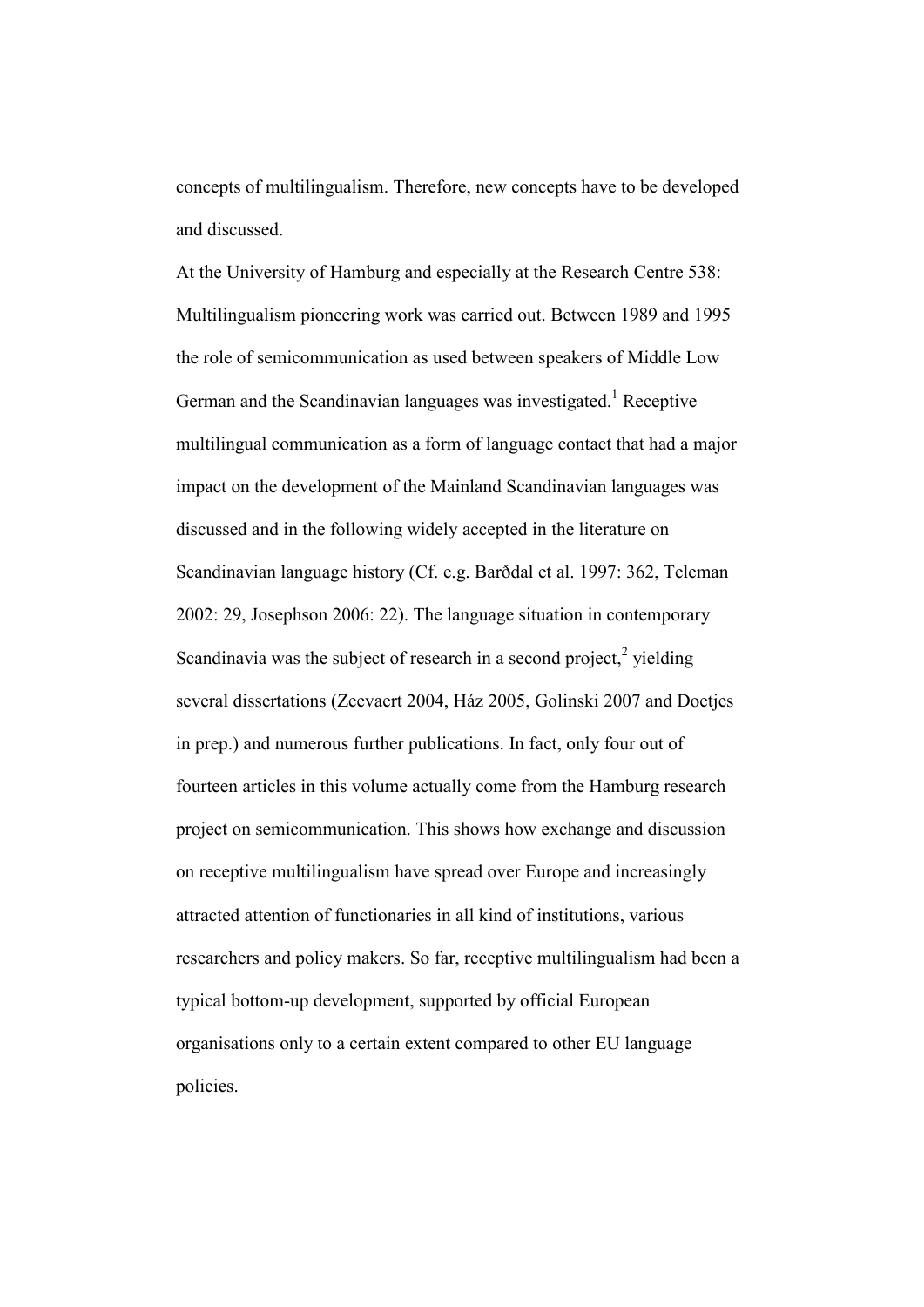Since the mid-nineties receptive multilingualism is (being) promoted by the European commission on par with other possibilities of increasing the mobility of the European citizens in order to solve the structural problems within the European Union. Throughout, roughly speaking, the last ten years a marked increase in the research on this topic has been observable, a fact which was not least stimulated by the challenges set by the European motto, unity in diversity, which also refers to the linguistic situation in Europe. The increasing importance of this issue has been emphasised by the appointment of a commissioner for multilingualism. Since the beginning of 2007 there are now 27 official languages in the EU. The number of languages spoken as the mother tongue by EU citizens, however, can be estimated to be between 40 and 100, depending on whether nearly extinct languages such as e.g. Karaim in Lithuania or languages that are linguistically very close to the official language of a country like Limburgish in the Netherlands are included or not.

This volume challenges three tacit assumptions in the field of multilingual communication research, that are countered by the following statements:

- Multilingualism is a social phenomenon deeply embedded in European language history.
- Multilingual understanding does not necessarily require near-native language competency.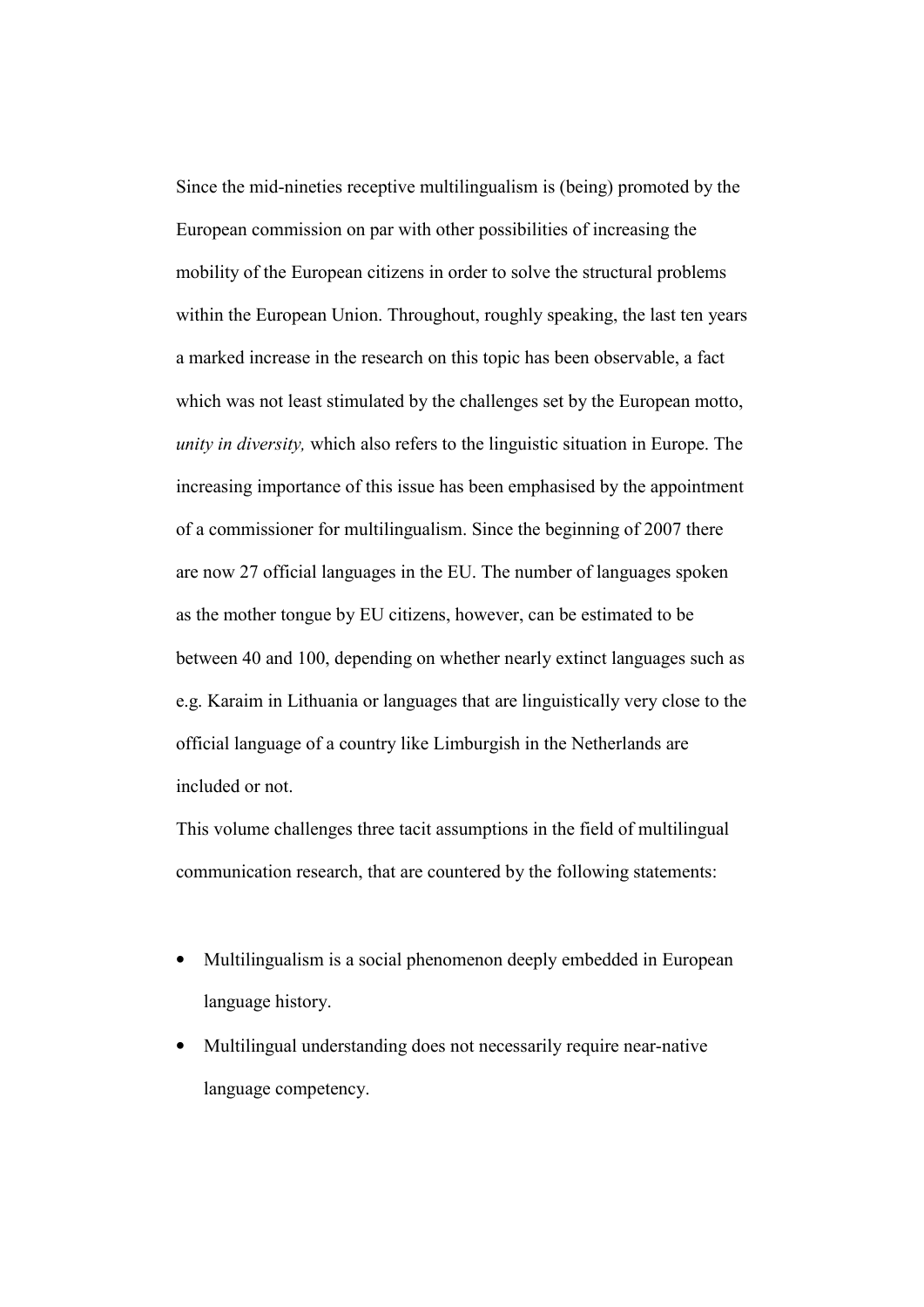• English as *lingua franca* is not the one and only solution for interlingual communication in Europe.

The first assumption refers to suggestions that multilingualism is a *recent* phenomenon and is mainly related to globalisation and labour mobility. In contrast to these statements it has to be said that, in actual fact, the idea of monolingualism as the standard case for individuals and societies is the result of the emergence of nation states in Europe in the eighteenth century resulting in national linguistic homogenisation. For most countries outside of Europe and North America monolingualism is a somewhat unusual phenomenon. In many countries in Asia, South America or Africa several different mother tongues are spoken. For exogamic societies such as the Vaupés in South America multilingualism is inevitable. Marriages between members of the same speech community are prohibited, meaning that every child grows up in a bilingual environment (cf. Romaine 1994: 38). In countries like India or South Africa the use of four different languages with different family members and colleagues in everyday life is quite normal (cf. the depiction of Bhatia and Ritchie 2004: 796f., or Kamwangamalu 2004: 726f.), although a complete near native linguistic competence is not seen as a prerequisite for successful communication.

The same pattern can be observed in Europe in the Late Middle Ages and in Early Modern Times when communication was multilingual by default. One purpose of this book is to reconstruct the historical developments of various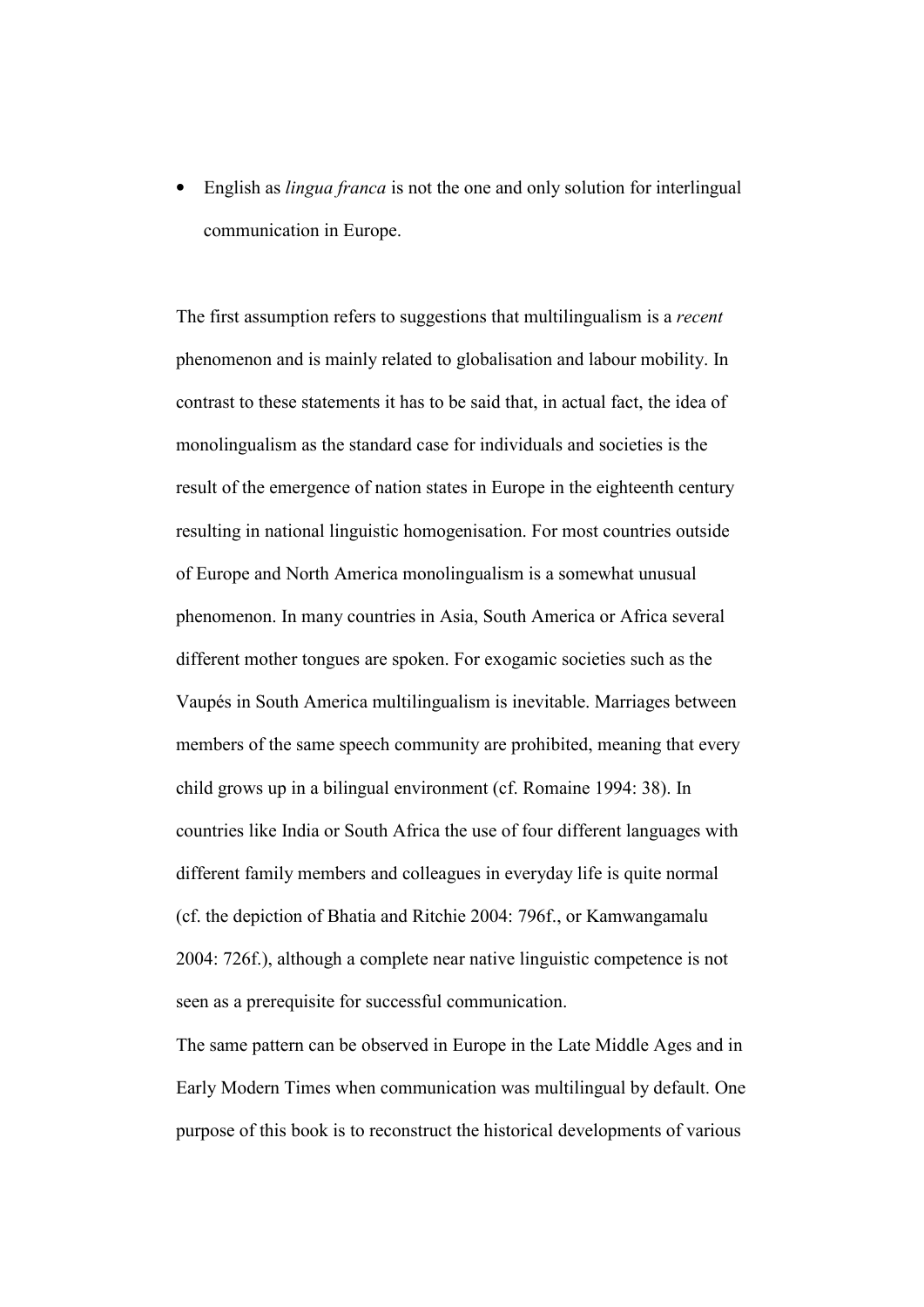multilingual constellations while focussing especially on receptive multilingualism. Scandinavia, Switzerland and the Habsburg Empire offer interesting historical material for the linguistic study of the main characteristics of this multilingual constellation under various conditions. It is not by coincidence that eight of the fourteen articles in this volume refer to multilingual constellations between Germanic languages. In several publications the Scandinavian language community is described as a functioning example of receptive multilingual communication and, therefore, as a model for European understanding. Already in medieval sources, e.g. the Icelandic lawbook *Grágás* ('Greylag Goose') which is passed down in manuscripts stemming from the 13th century, Scandinavia is described as as a common speech area in which  $d\frac{6}{\%}\frac{6}{\%}\frac{6}{\%}}$  tunga ('the Danish language') is spoken (cf Melberg 1952 for a comprehensive depiction). At the same time visitors from Southern Europe (like the Spanish archbishop Rodrigo Xemenes) reported that the inhabitants of Germany, Scandinavia, the Netherlands and England all seemed to speak dialects of the same language (cf. Karker 1978: 7). Germanic languages are the official languages in nine EU countries (covering more or less the same area described by bishop Ximenes in the 13th century) which is more than any other language group. In sum, Germanic languages have determined multilingual history in Northern Europe considerably.

In Scandinavia receptive multilingual communication was propagated as early as the first half of the 19th century as part of the Pan-Scandinavian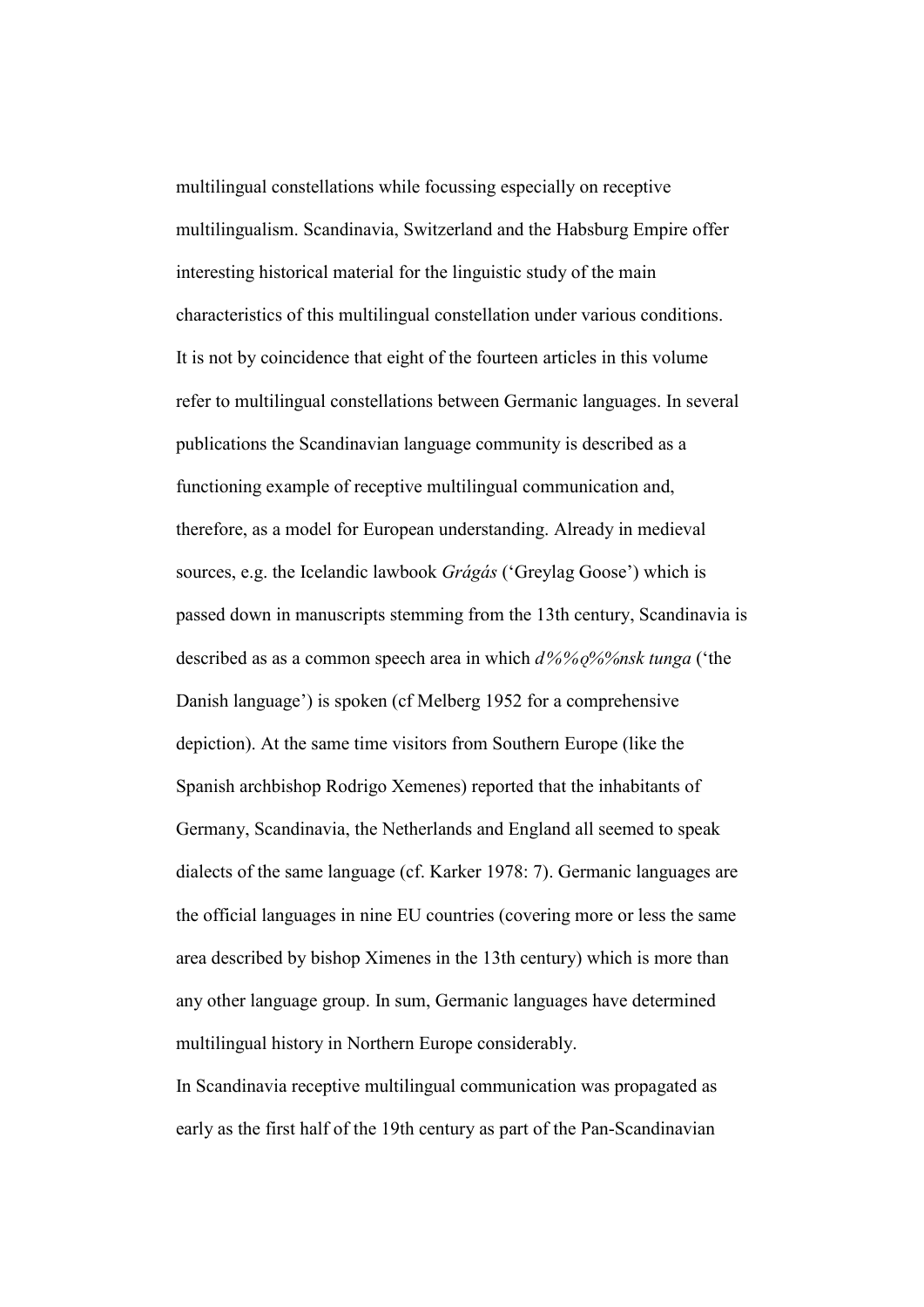movement (cf. Zeevaert 2004: 47 and Doetjes this volume). This movement gradually led to a more intensive political and cultural cooperation between the Scandinavian countries nowadays known as the Nordic Council. However, in the context of speakers of the Germanic language group outside of the Scandinavian languages this consciousness of linguistic commonalities and tradition of receptive multilingual communication is far less developed. In these cases, new didactical concepts had to be established in order to overcome any linguistic differences. It should be mentioned that already over 75 years ago Heinz Kloss (1929) designed a detailed concept of acquiring a receptive competence of the different (West) Germanic languages, aimed at establishing a mutual understanding between speakers of Afrikaans, German, Dutch, Pennsylvania Dutch, Yiddish and Frisian. At that time, his concept was mostly disregarded, seen as all attention was placed on approaches supporting the homogenisation and dissemination of national languages. Currently, a team of researchers from various European universities under the direction of Britta Hufeisen (Darmstadt) are working on the didactical implementation of the receptive multilingual approach towards the Germanic languages that we discuss more extensively below (cf. Hufeisen and Marx in prep.).

The second assumption is related to the conception that only near-native language competency guarantees a successful multilingual understanding. On the contrary, the contributions presented in this volume argue in favour of native-like competence no longer being a sufficient prerequisite for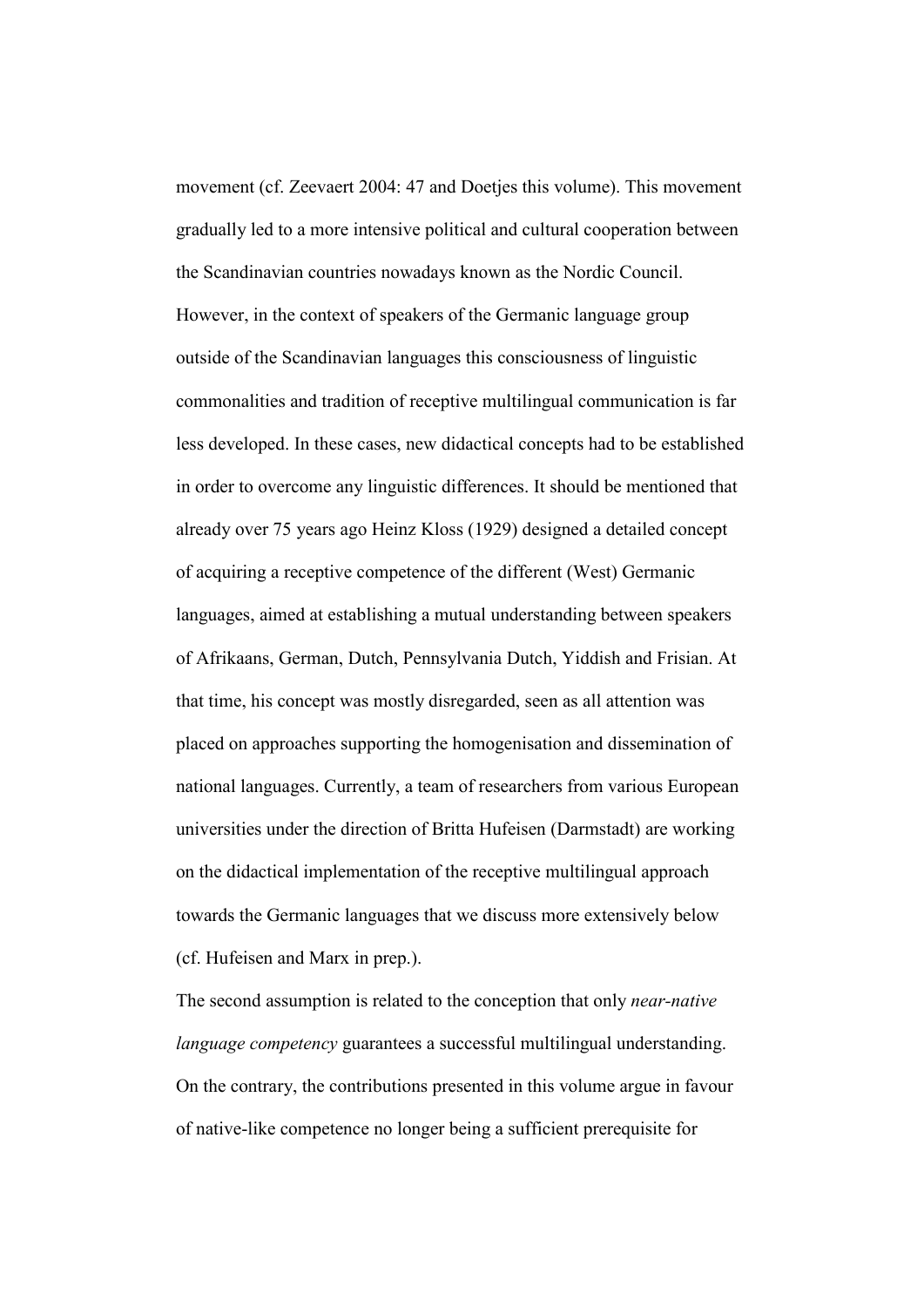adequate multilingual communication in many business and institutional settings. Consequently, this conception can or even should be replaced by a list of oral and written competencies which comprise (meta-) linguistic and intercultural understanding, action and institutional knowledge. The analyses reveal how the concept of receptive multilingualism requires more than minimal linguistic knowledge, and is neither a simple pidgin nor incomplete language learning. Instead, it represents the acquisition of receptive competencies in more than one given target language, and at the same time includes a set of specific foreign language learning strategies on the side of the hearer in receptive multilingualism.

This leads to the conclusion that passive competence is a misnomer for receptive competence. In receptive multilingual constellations as analysed in this volume the main effort has to be made by the hearer. In cases of any problems occuring the interactants have to decide whether they want to somehow solve the problem or choose a so-called *let it pass-strategy* (cf. Baumgarten and House, Doetjes, Dresemann, Zeevaert in this volume). In interscandinavian communicative encounters as examined by Zeevaert (2004) only few instances of accommodation strategies (slower and more accentuated pronunciation, repetitions, reformulations) could be observed. In particular cases, however, differences between (receptive) multilingual and monolingual discourses were clearly visible: in receptive multilingual discourses the terms of communication are not fixed to the socio-cultural knowledge of the members of the specific speech communities. Instead,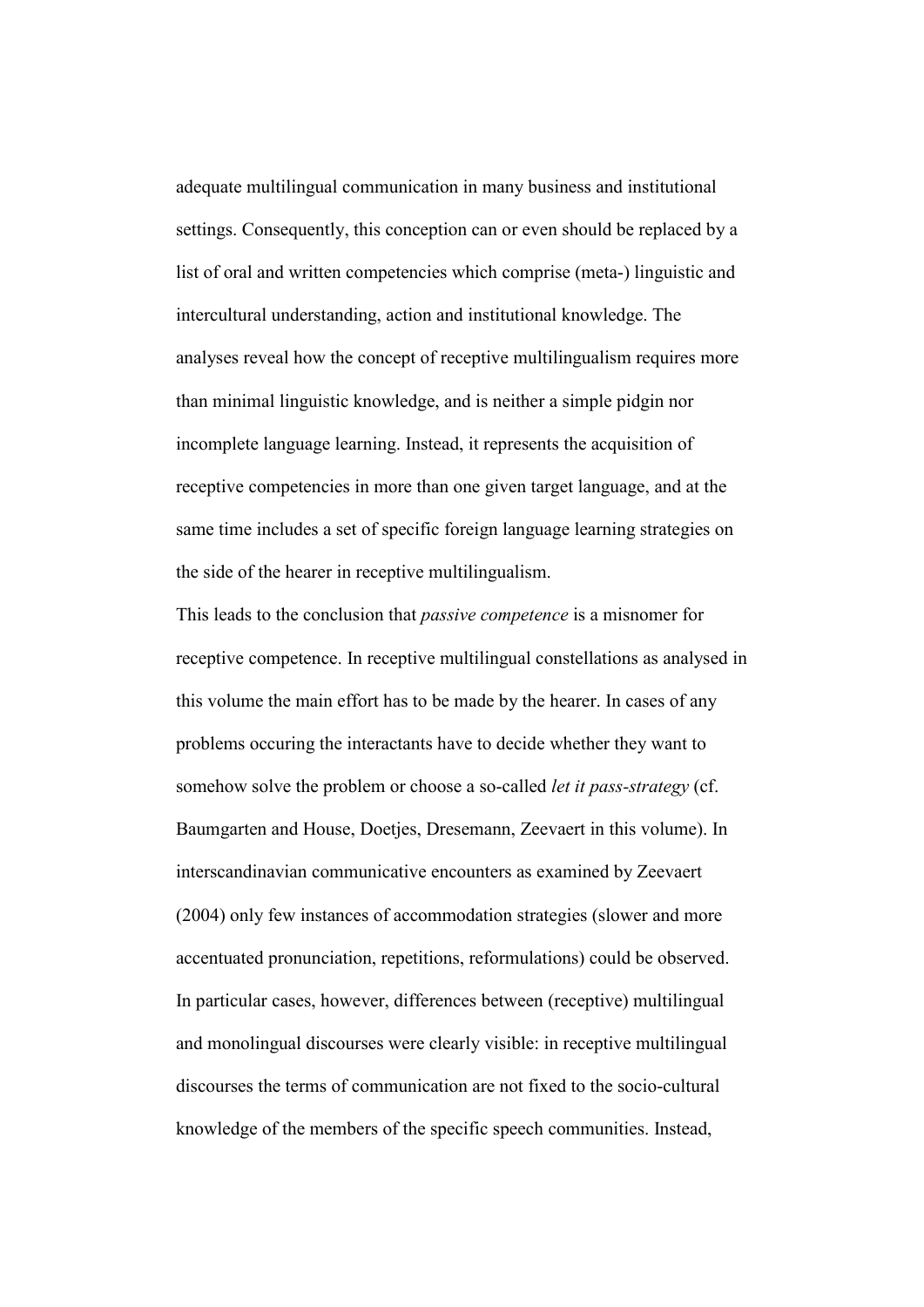they have to be negotiated by the participants and can be considered as being related to *discursive intercultures* that result from a long cooperation in cultural contact (Koole and ten Thije 1994, ten Thije 2003).

Strategies aimed at ensuring mutual understanding can be negotiated during interaction, but also predefined by thematised in seeking agreement on the preferred language constellation in advance. In the case of the Dutch-German communication analysed by Ribbert and ten Thije (this volume) this was achieved by means of a team agreement between the two persons involved prior to their working relationship at the Goethe-Institute in Amsterdam. This agreement on multilingual institutional discourse fits in well with the language policy of the local institution. The institutional embedding of the interscandinavian discourses investigated by Zeevaert (this volume) enables an official formulation of written instructions for linguistic behaviour that are handed out to the participants at the interscandinavian meetings. Even in the Swiss context official rules for multilingual communicative encounters exist, but in this case they are often overridden by general customs developed by the citizens of the multilingual communities. At least in those cases in which the speakers were not able to develop communicative competences and cultural habits during earlier exolingual encounters this negotiation on multilingual understanding cannot be carried out in advance, meaning that interlingual strategies have to be tried out and executed within the discourse itself.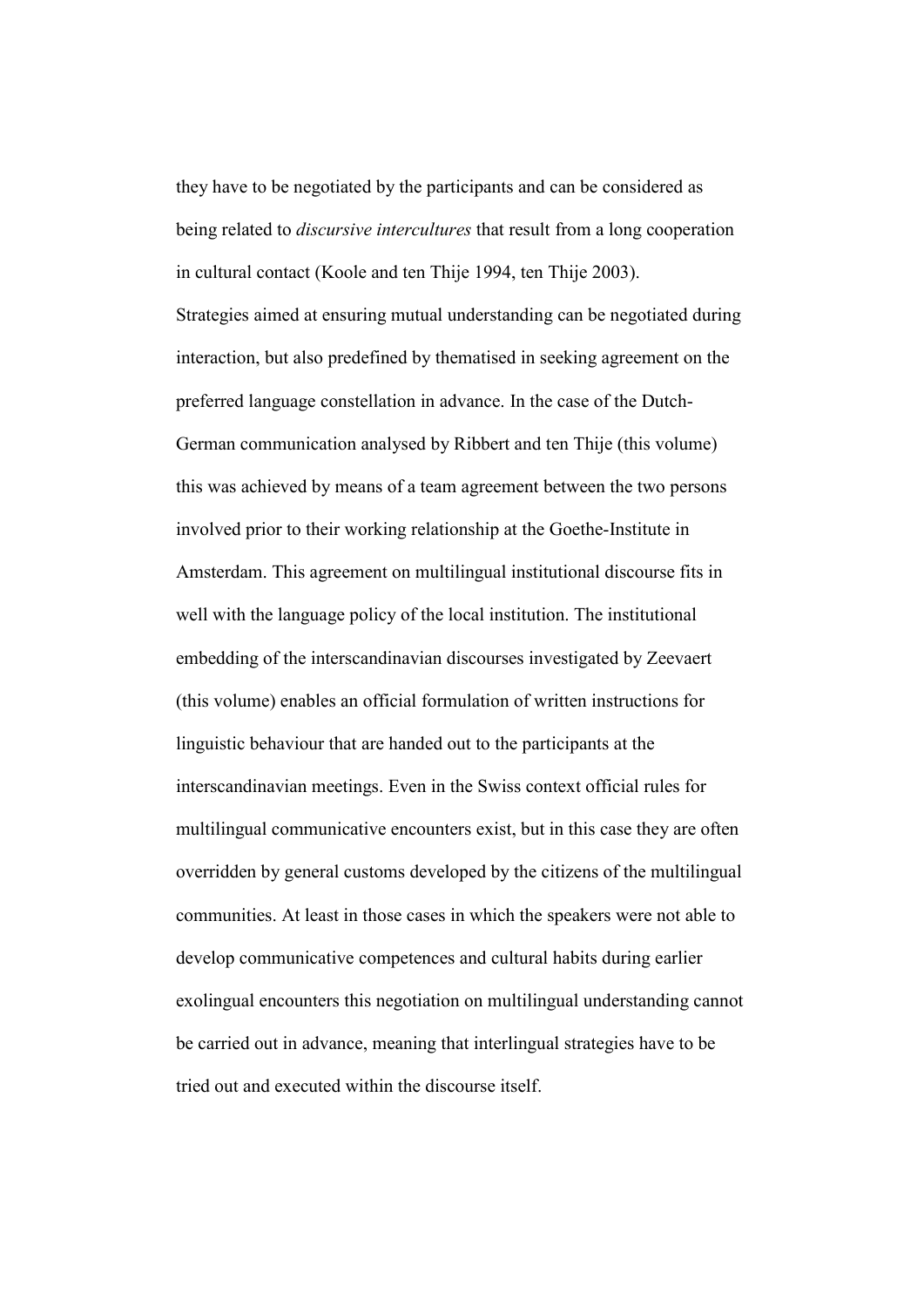Common for all these situations is the fact that a prerequisite necessary for the success of mutual understanding lies in the acquisition of new linguistic competences. These competences only partially overlap with those usually focussed on in foreign language teaching. Besides the competence in their mother tongue speakers have, differently elaborate, partial competences in other language varieties, but also knowledge about other languages which may be less developed or even wrong (cf. Coseriu 1988: 153ff.). A receptive multilingual competence as described by Lüdi (this volume) goes beyond pure linguistic knowledge and utilises those partial competences by means of developing multilingual communicative strategies. Such strategies can be developed by the participants within multilingual communication. The emergence of pidgins in situations of language contact between members of mutually incomprehensible languages shows the capability possessed by humans to establish mutual understanding if they wish to do so.

A distinct improvement in communication, though, can be reached by using strategies that go beyond the utilisation of the context or of universal linguistic commonalities and by taking advantage of any given correspondences between the languages involved. As Hufeisen and Marx (this volume) point out, the term foreign languages, viewed from the perspective of receptive multilingualism, has to be considered as a misnomer seen as no language can really be regarded as foreign. However, the ability of language users to find such correspondences is limited. Hufeisen and Marx show that language learners have difficulties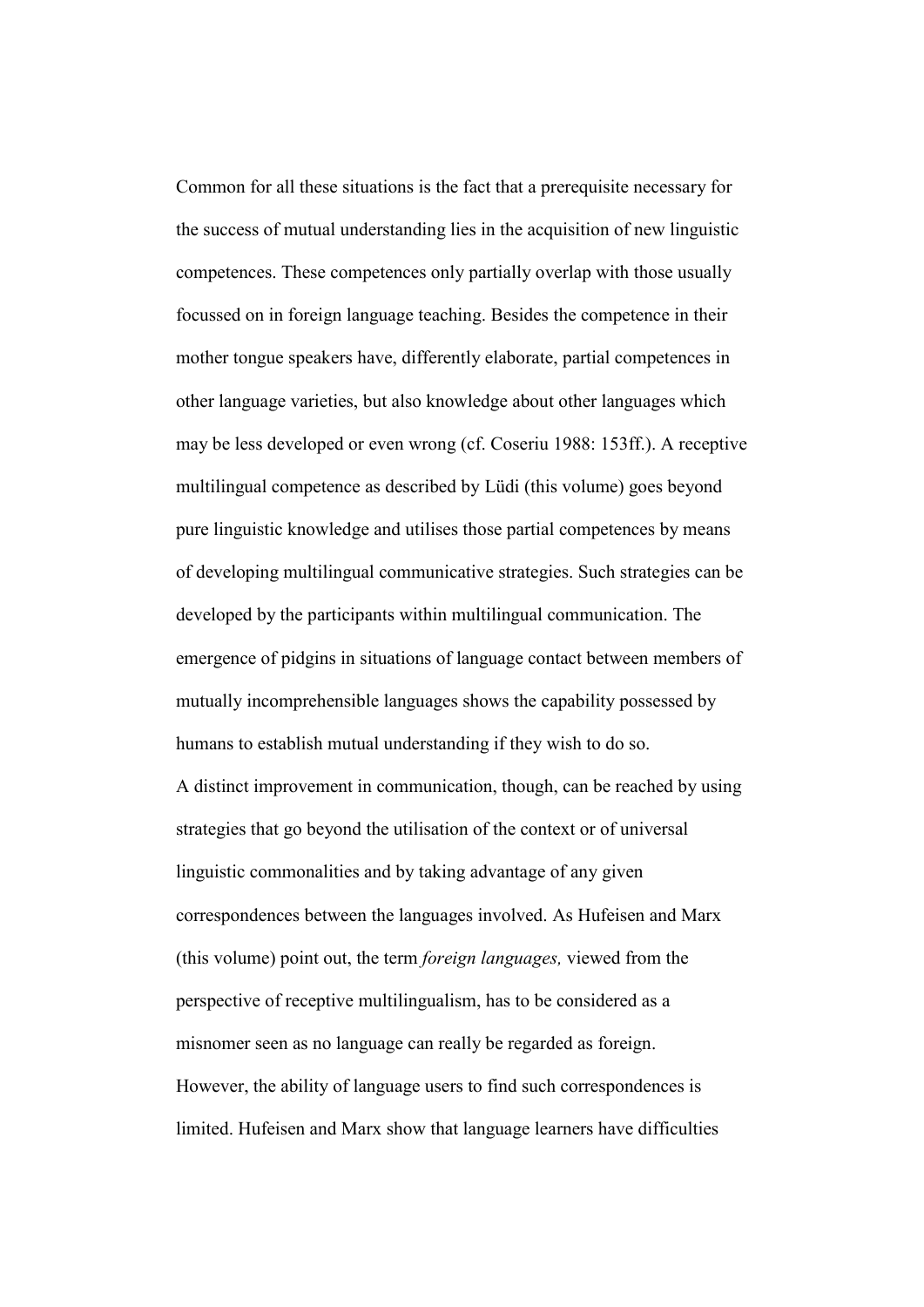recognising similarities between languages automatically. Strategies of linguistic transfer have to be made obvious with the help of didactical procedures. For the Romance languages a method of inference with the help of so-called bridge languages has already been established. Horst Klein and Tilbert Stegmann developed an elaborate method (Klein and Stegmann 2000; McCann, Klein and Stegmann 2003) working with students of Romance languages at the University of Frankfurt. It was used successfully in language instruction and is based on the technique of the "seven sieves" which are used to sieve through texts in search of lexical, morphological and syntactic correspondences in the bridge language in order to make clear the similarities between the languages. The Romance languages provide especially good conditions for this procedure seen as they are much closer related to each other than e.g. the languages of the Germanic group. Intercomprehension between the Germanic languages can profit from the EuroCom method developed originally for Romance languages. For instance, ideas taken from the implementation of the EuroCom method on the Germanic languages (Hufeisen and Marx in prep.) were used successfully in an introductory Icelandic course offered to students of Scandinavian languages without previous knowledge of Icelandic at the University of Hamburg.<sup>3</sup> The success of the method was tested. On the one hand an impressive increase in reading comprehension was reached. On the other hand special characteristics of reading in a foreign language (as described by Madeline Lutjeharms in this volume) led to less satisfactory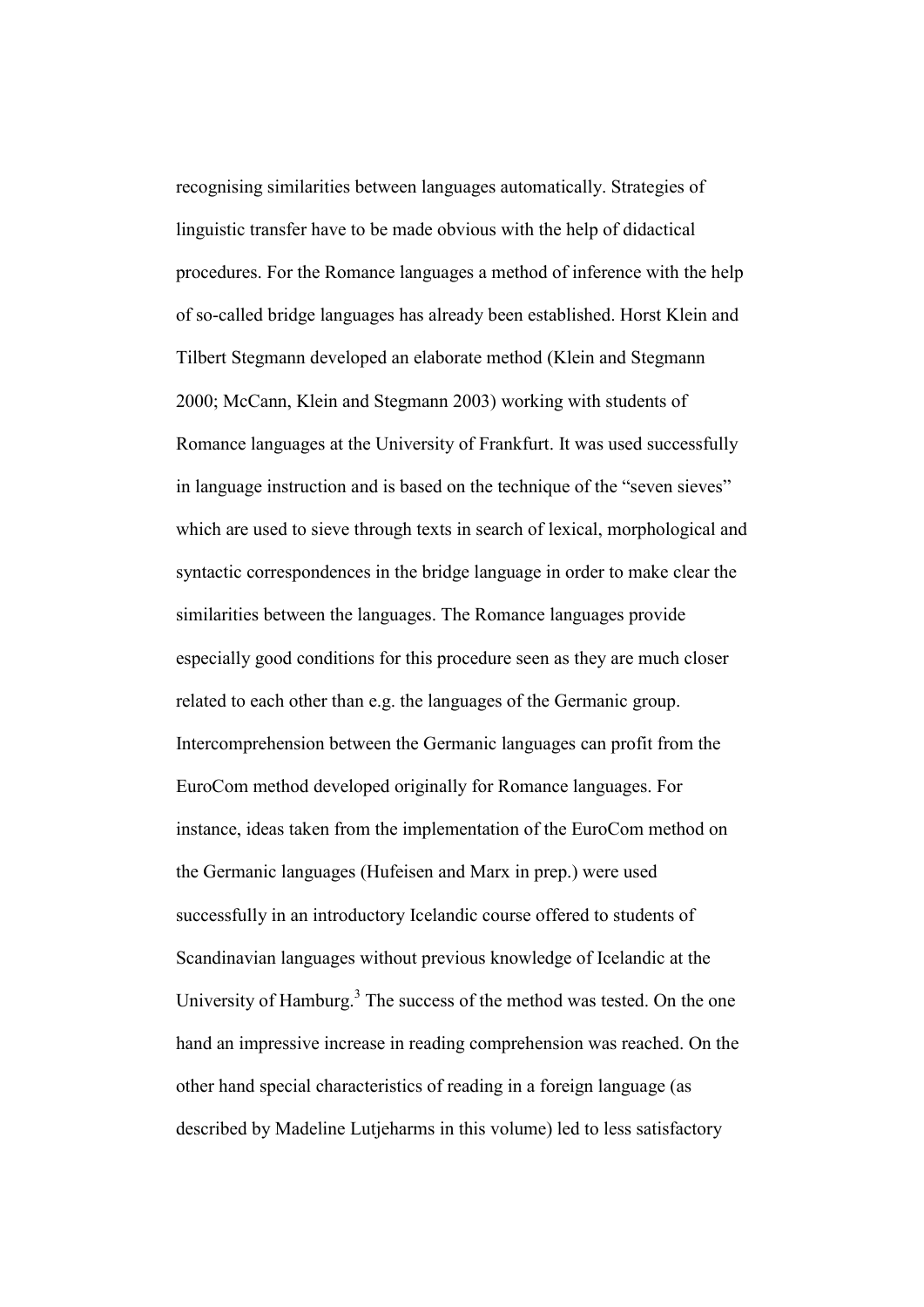results for certain text types. More conscious operations of linguistic transfer were required, with the accumulation of attentional processing leading to an overexertion of the working memory which in turn led to frustration and demotivation among the test persons. In sum, research on didactical methods of automatising strategies of linguistic transfer is needed. Furthermore, the practical use has to be obvious for the learners in order to keep them motivated. The disenchanting results of the neighbouring language education in Scandinavia (cf. Zeevaert 2004: 59ff.) – as a part of their education in the mother tongue, Danish, Norwegian and Swedish pupils are also instructed in the respective languages of their Scandinavian neighbours – can mainly be attributed to a lack of motivation. A counterexample is given in the material provided by NUAS, an organisation which arranges meetings of employees from Scandinavian universities and applies receptive multilingualism at their conferences (cf. Zeevaert in this volume). This material is sent to the participants of the meetings in advance and contains most importantly information on useful strategies suggested in order to cope with the special communicative conditions. Limited complexity and a clear structure make it possible to work through the material in a short time.

Zeevaert's (2004, this volume) analyses of those meetings give the impression of a well-functioning communication. The participants use the linguistic instructions as a starting point for the development of a receptive multilingual competence. During the course of the interactions the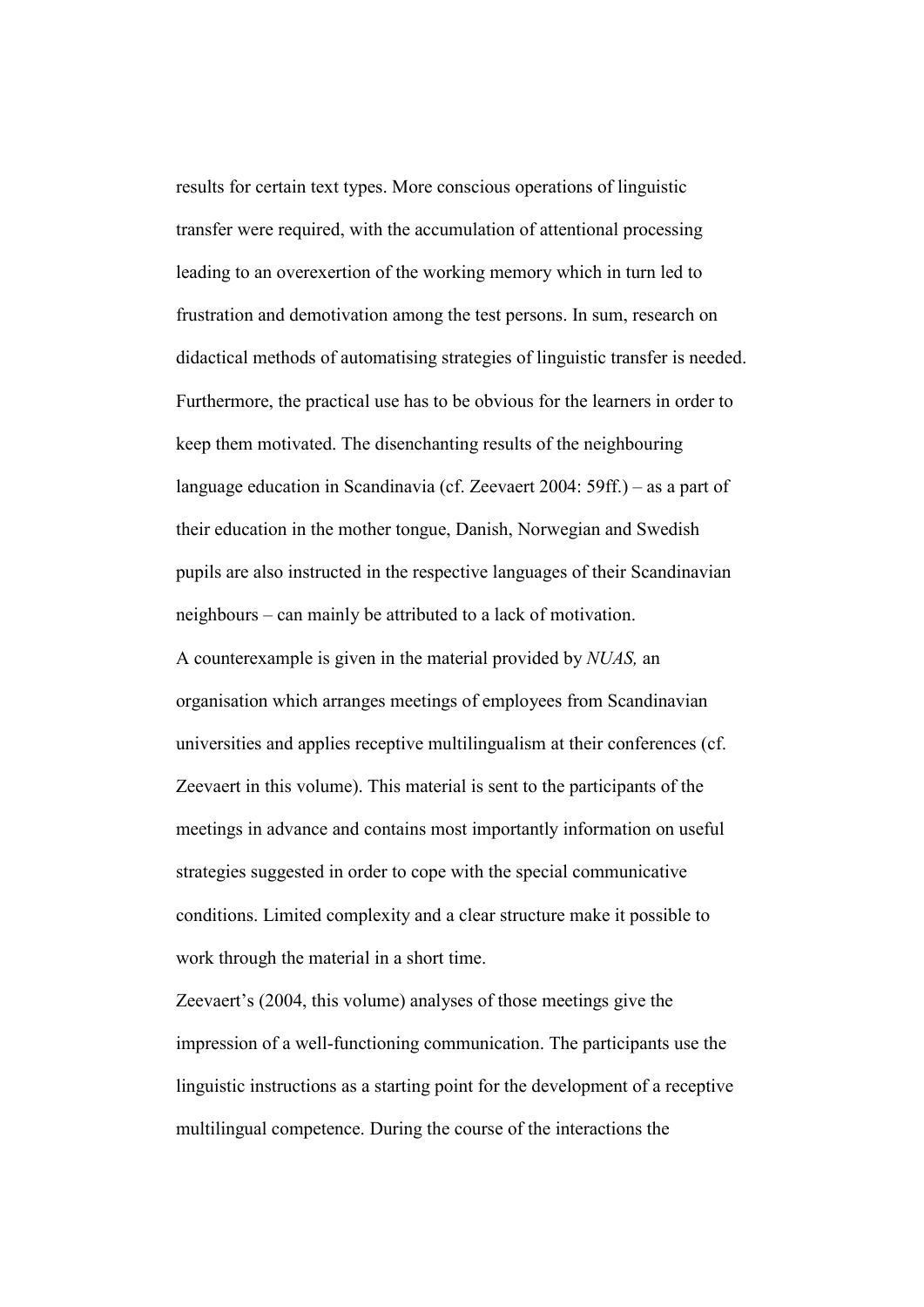participants gain experience and at the same time acquire metalinguistic knowledge about the languages involved, but also knowledge about successful strategies of communication which in turn can be integrated into their communicative competence. In different constellations in which the participants reveal diverse experiences those varied competences can lead to individually differing strategies, but likewise in the multilingual settings as described by Werlen (this volume) discourse traditions are established in order to cope with the peculiarities of this multilingual situation.

The third – nowadays hardly tacit – assumption refers to the conception that the mastery of English as Lingua Franca is the most plausible solution for all international communication in Europe. Even though English is learned as a foreign language by the majority of the EU citizens the distribution of competence is rather erratic between and inside the different countries depending on varying traditions and levels of education, not to mention the fact that it is easier for speakers of Germanic languages to master English than for learners from other language groups. In their contribution to this volume Baumgarten and House come to the conclusion that even in discourses carried out by rather proficient speakers of English as a foreign language communicative incongruities still tend to exist mainly resulting from the speakers' different (socio)linguistic and cultural backgrounds. Complete mutual intelligibility between the different varieties of lingua franca English cannot be taken for granted, and the results presented by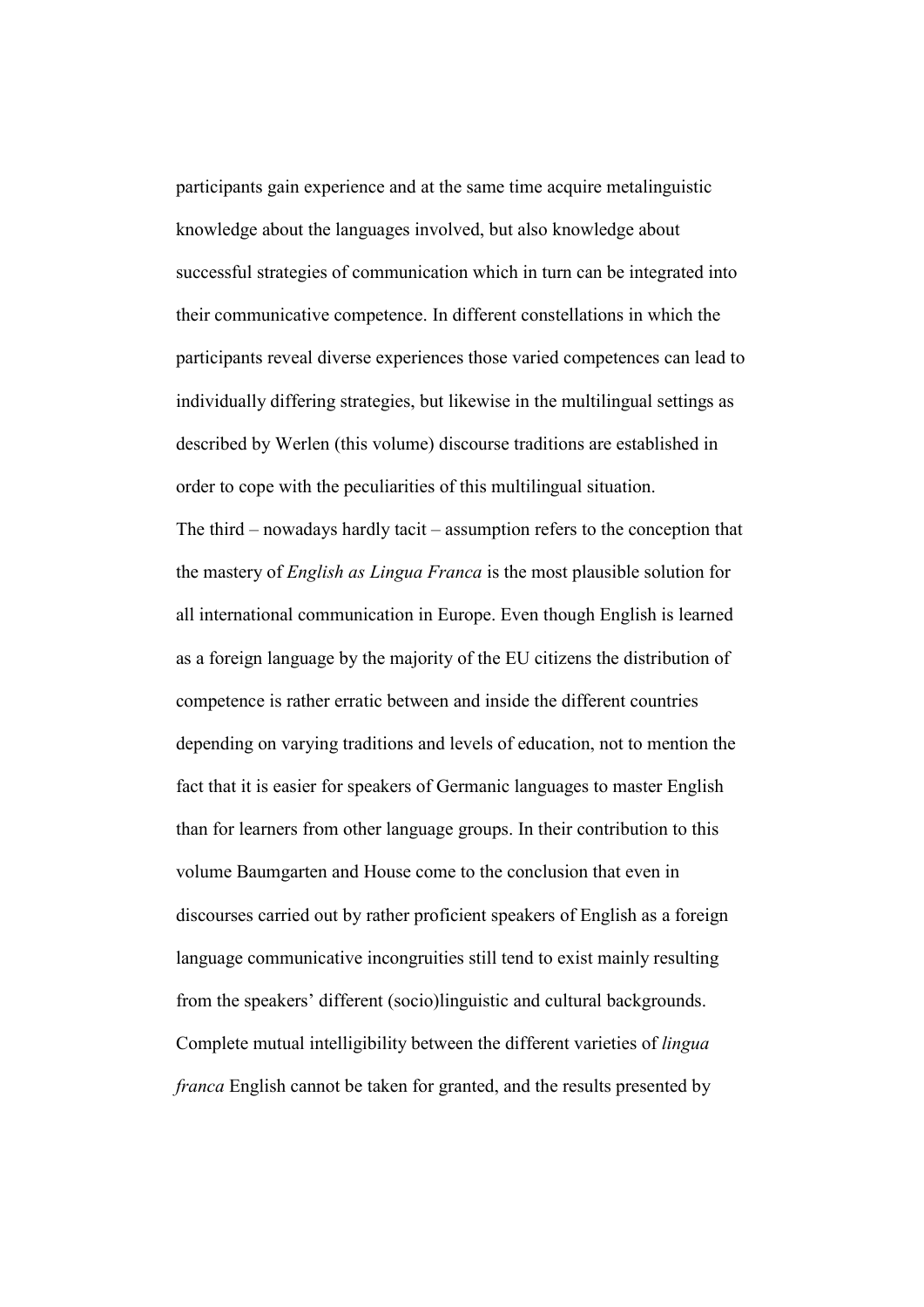Dresemann (in this volume) indicate that participants in international business encounters cannot rely solely on their knowledge of English. The contributions in this book do not dispute the importance of English as an international language. However, they exemplify how – depending on the typological distance of the languages involved, the language competencies of the participants, the given institutional preconditions and the nonlinguistic purposes that have to be realised – the method of receptive multilingualism can be a far more efficient way of gaining mutual understanding than the use of English as a *lingua franca*. Europe is in need of a language policy that accounts for the diversified regional interests instead of issuing solutions that run counter to the actual local requirements. The learning of this lesson is one of the major challenges facing a common European language policy.

# The contents of the contributions

#### Part 1: Historical Development of Receptive Multilingualism

Kurt Braunmüller presents a survey of the linguistic situation in northern Europe in the Late Middle Ages and Early Modern Times. At that time receptive multilingualism was just one aspect of a complex diglossic/multilingual situation. It was used mainly in face-to-face trading communication. Complete bilingualism was rather an exception, and merchants more often than not only possessed partial competences or a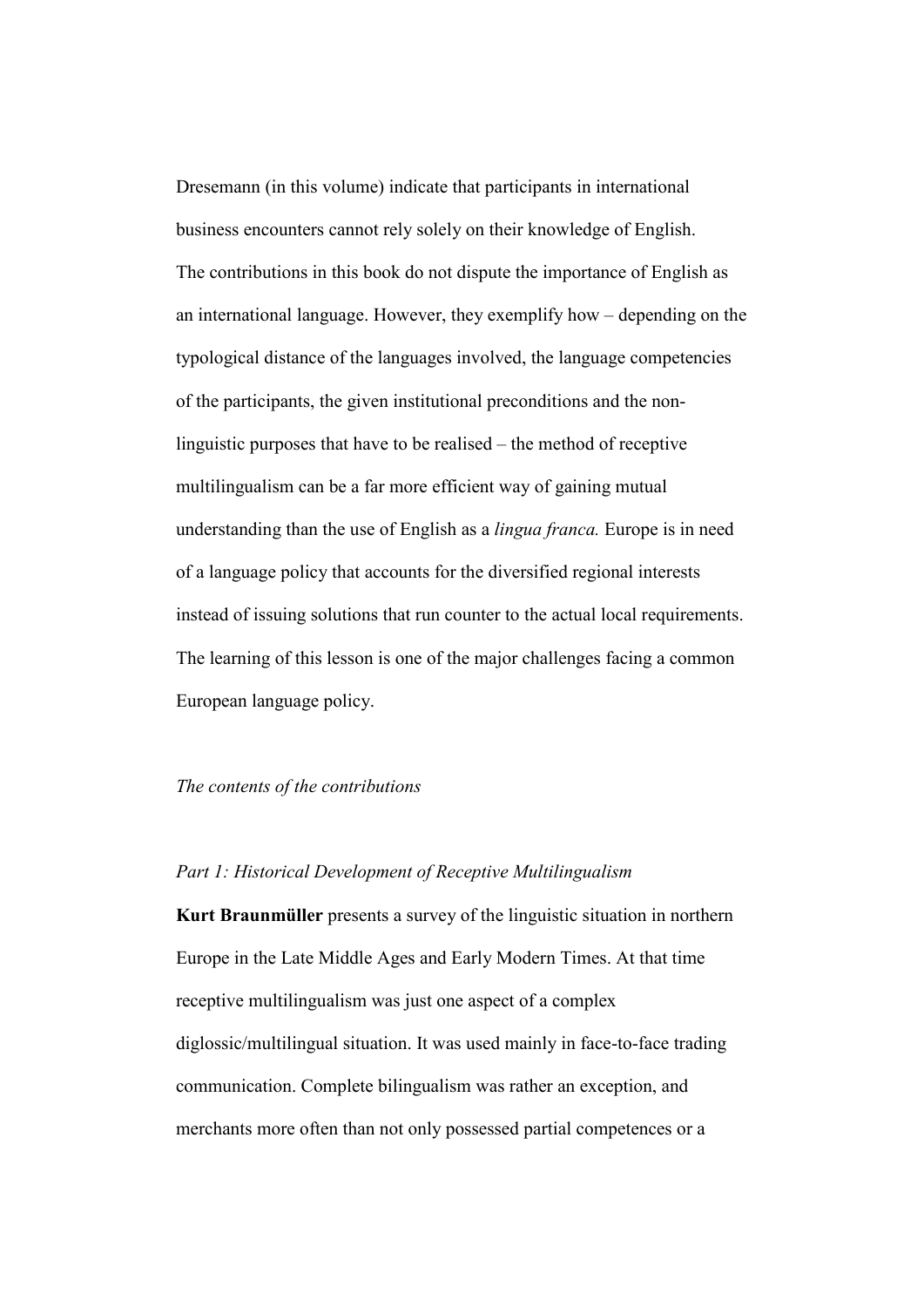passive competence in the second language. This communicative situation was not unusual for people in the Middle Ages seen as no standard language existed and every speaker used his own dialect and was used to having to identify sound correspondences, grammatical morphemes and divergent terms and transfer them into his own dialect. Furthermore the use of a lingua franca was influenced by the speaker's origin, that is to say by his mother tongue, leading to syntactic and semantic differences between the speakers. In some contexts even intrasentential code mixing was not unusual.

Latin was primarily the language of the church, the sciences and of higher education, in other words of written domains, whereas Low German was the lingua franca in trading situations, but also for political consultations in face-to-face communication. Low German was a prestigious language for the upper classes in northern Europe and the source of extensive lexical borrowing. Due to both the close genetic relationship and the frequent contact between Low German and the Scandinavian languages mutual understanding in oral communication was possible. Seen as they only remained in the Scandinavian towns for shorter periods the Hanseatic merchants generally did not acquire an active command of the Scandinavian languages. Common traditions of commerce and the familiarity with the terms of trade combined with processes of linguistic accommodation enabled successful face-to-face communication. Due to the fact that Middle Low German was the more prestigious language in this contact situation the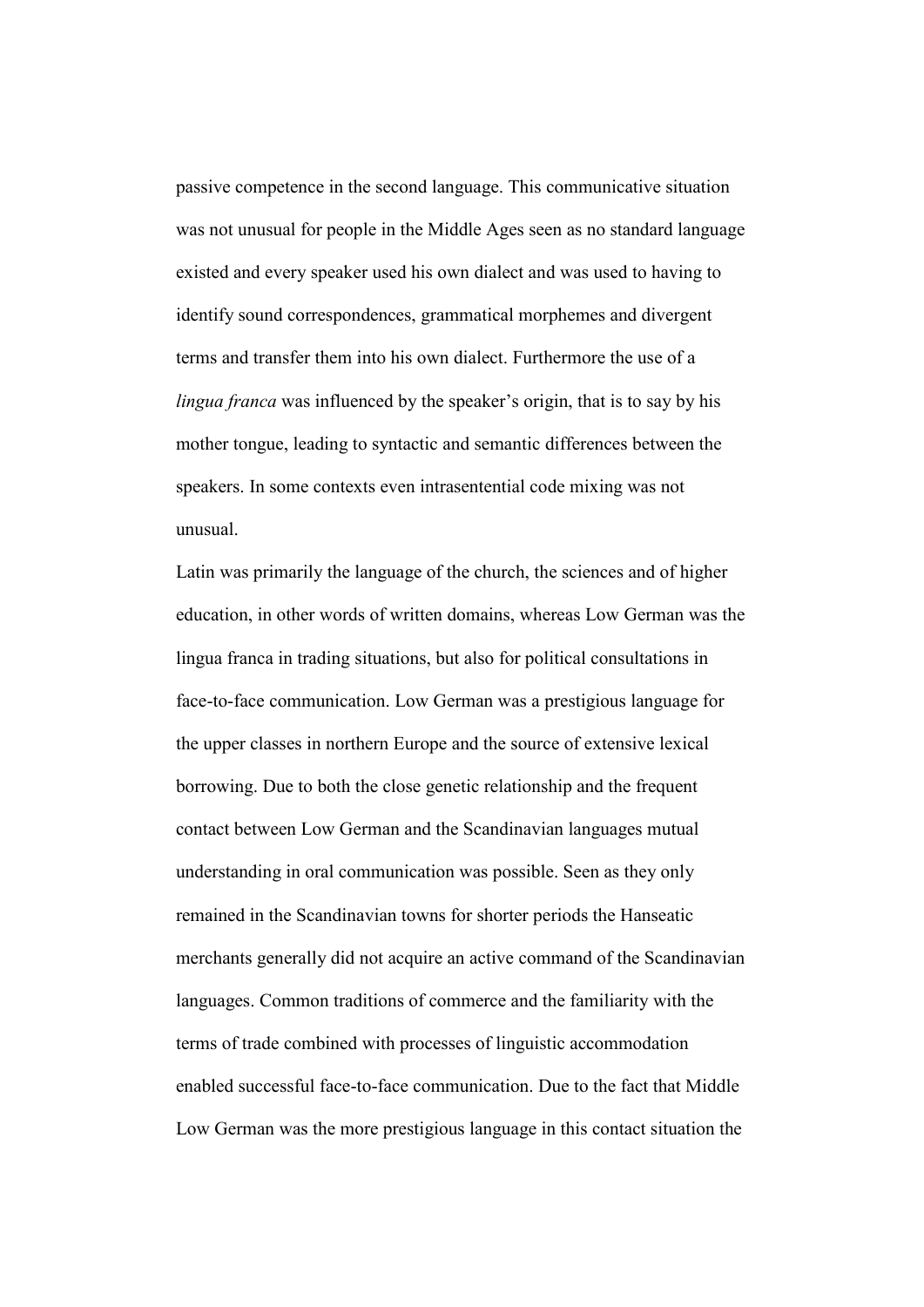accommodation was often performed by the Scandinavians and resulted in a broad lexical, but also morphological influence of Middle Low German on Danish, Norwegian and Swedish. In the course of time, however, the persistent contact led to the acquisition of deeper knowledge of the other languages improving the success rate of receptive multilingual communication even more.

Finally, nationalism put an end to this way of unmediated communication between genetically closely related languages. In contrast to the European Economic Community, which developed from a trading organisation to a supranational political alliance, the Hansa was confronted with growing national efforts towards the end of the Middle Ages causing trading restrictions and ultimately the closing of all trading offices and either the migration or an integration and linguistic assimilation of the merchants. Furthermore, political power was centralised and linguistic standardisation leading to the formation of national languages initiated. It became necessary to demonstrate one's political loyalty by means of practising linguistic loyalty, and this development also implicated a certain loss of linguistic flexibility. The speakers were no longer confronted with dealing with deviating language varieties. A modern example for this coherence is the fact that Norwegians, who already have to deal with different spoken and written varieties of Norwegian inside their own borders, perform much better in tests on interscandinavian comprehension than their Danish or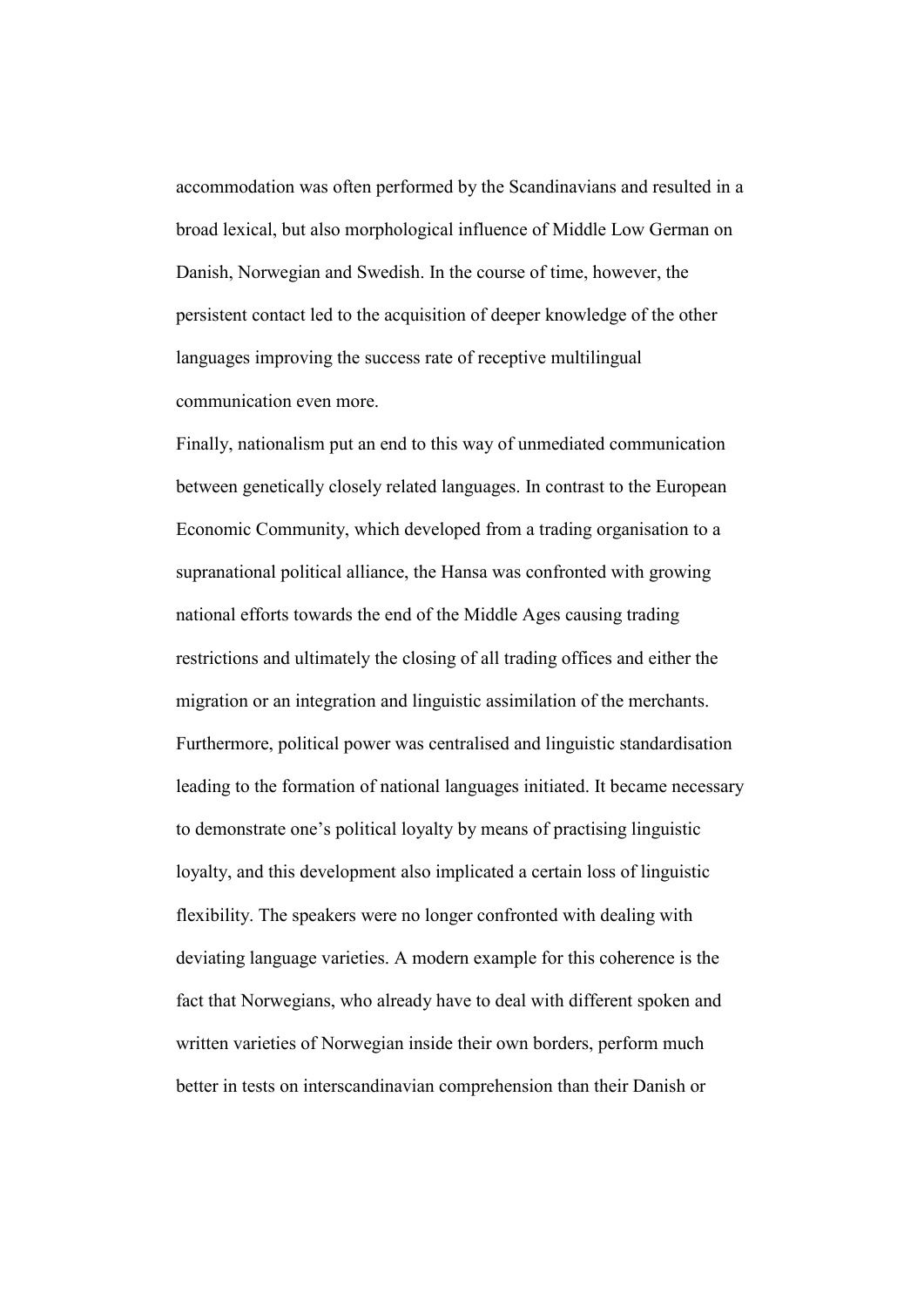Swedish neighbours (cf. the contributions by Delsing and Doetjes in this volume).

By means of three Scandinavian case studies Braunmüller's article points out the role of receptive multilingualism as a triggering factor in the development of the modern Scandinavian languages. Receptive multilingualism was the starting point of L2 language acquisition by adults. German speakers compared the definite article þann/þan/þat with the Middle Low German article with a  $d$ - in the onset and consequently replaced the Scandinavian fricative with the familiar obstruent d. This pronunciation was taken up by Scandinavians as a kind of prestige pronunciation and ultimately led to the modern Mainland Scandinavian forms den/det/de. In a similar manner the Low German periphrastic genitive was adopted by the Scandinavian languages as the result of a reanalysis. Even the decrease of V1 patterns in main clauses is described as being influenced by adult L2-learning, viz. as a simplification of syntactic variation in the target language following the model of the source language. In this sense receptive multilingualism represents a sufficient starting point for second language acquisition, especially for adults.

A second historical example of a multilingual setting involving receptive multilingualism is contributed by Rosita Rindler Schjerve and Eva Vetter. The authors describe the language policy of the Habsburg Empire in the 19th century as an exception to the general development of linguistic homogenisation that played a central role in the formation of nation states as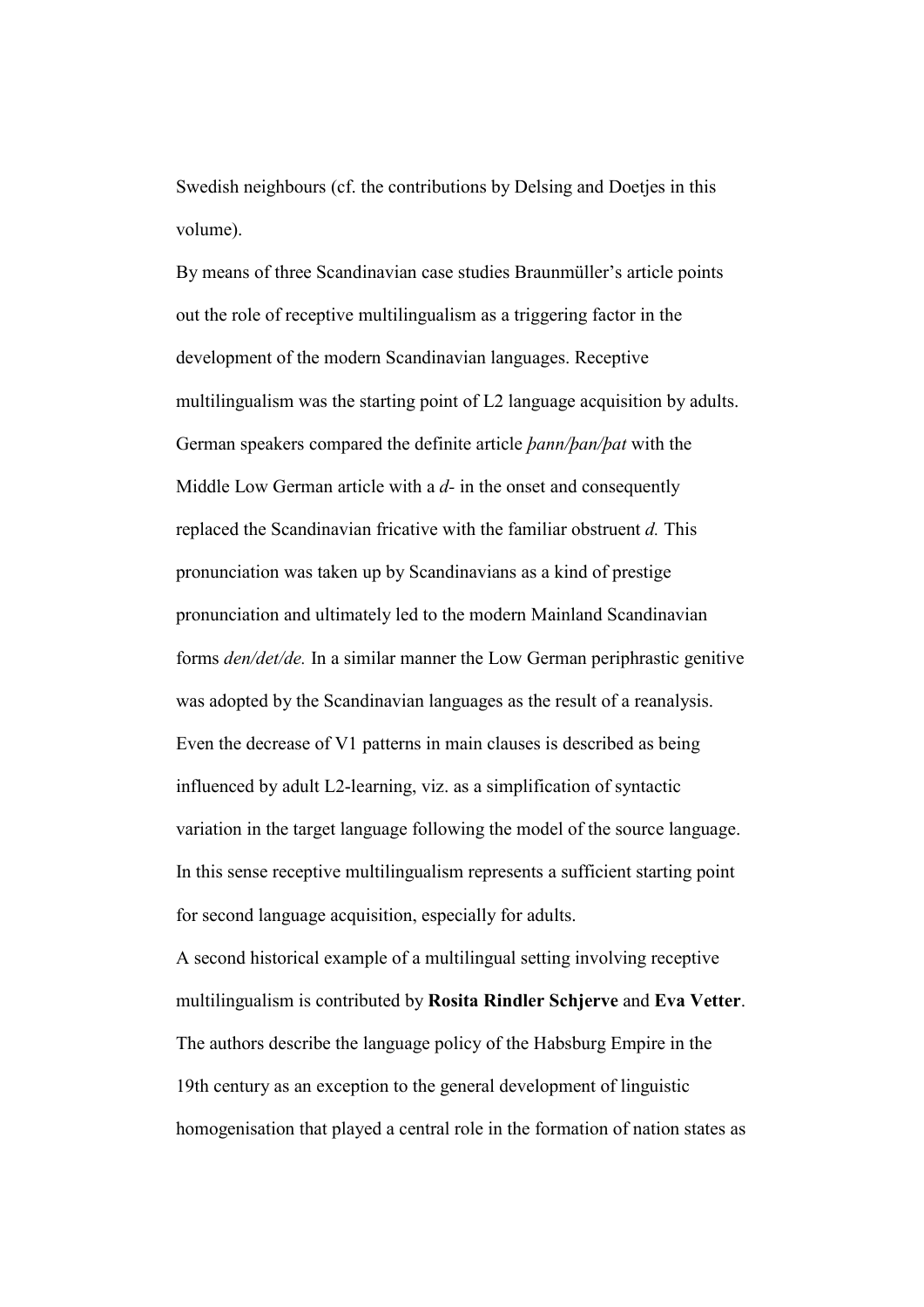described by Kurt Braunmüller. German as the language of the politically dominant ethnic group functioned as a lingua franca but never became an all-embracing state language. Like in many other historical multilingual situations primary data referring to the actual language use is not available. The reason for the lack of contemporary reports on the language use in multilingual settings could be seen in the fact that such situations were not considered to be unusual and thus not newsworthy. Therefore, this investigation is based on official documents of language policy that regulate the multilingual communication and can thus be seen as reactions to contemporary problems and thus as a fitting description of the situation. Even though the Habsburg language policy was based on the principles of pluralist equality and democratic participation and was aimed at meeting the linguistic requirements of the various ethnic groups throughout the different parts of the empire, it was far from being unambiguous and could differ considerably over time and geographical space. This fact is illustrated by three case studies of three specific domains – education, administration and the judiciary – in the different crown lands of Bohemia, Galicia and Trieste. The centralistic Habsburg Empire and the European Union as an economic and political alliance of equal member states can only be compared to each other to a limited extent. The noteworthiness of the Habsburg model of multilingualism lies in the fact that it is one of the few documented examples of linguistic pluralism and that the reasons for its success and failure can both be described and utilised in the context of the contemporary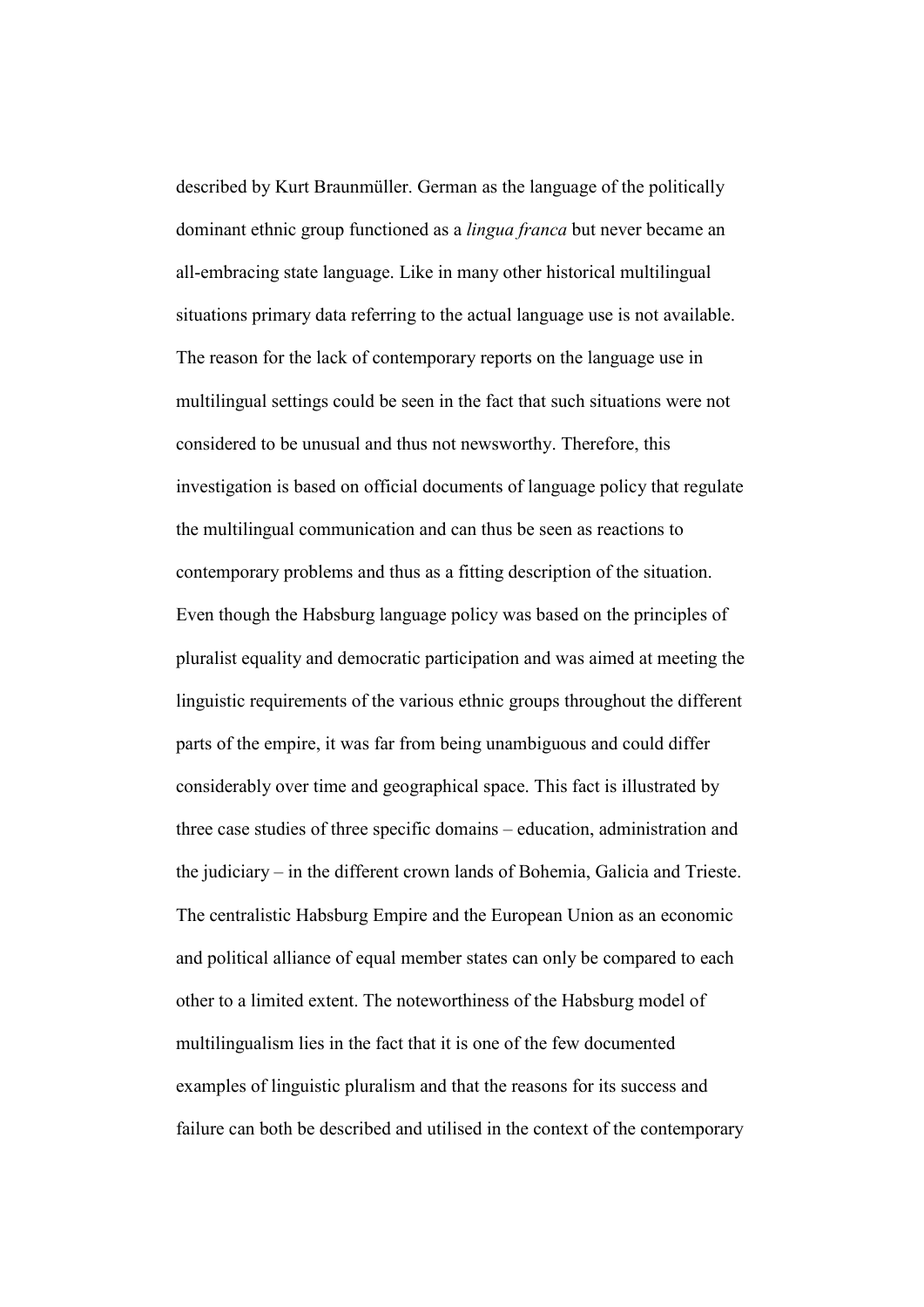European language policy. One important reason for the failure of the implementation of principles of a pluralistic language policy in the Habsburg Empire was that on behalf of an equation between the central power and the political elites in the different territories the interests of the minorities were neglected. For a modern European language policy to be successful the lesson has to be learned that it needs to be based on a set of commonly shared values and principles constituting the ideological basis for democratic decision-making and the solving of problems. The case studies from the Habsburg Empire illustrate that it will be crucial for the EU to find a balance between the necessity for a certain homogenisation of the member states and the respect with regard to their differences. Centralistic interventions may thwart the aim of democratic equality if they disregard diversified regional interests, and it is at least doubtable whether the tendency towards 'English only', which at the moment can be observed within the EU and is surely looked upon especially by the smaller countries as a way to reach democratic equality in the linguistic domain, will be accepted by all members. The experiences from the Habsburg Empire are one of the few examples which can be used to build a multilingual supranational commonwealth on common political grounds in Europe.

## Part 2: Receptive multilingualism in discourse

Anne Ribbert and Jan D. ten Thije review three different factors that influence the occurrence of receptive multilingualism in German Dutch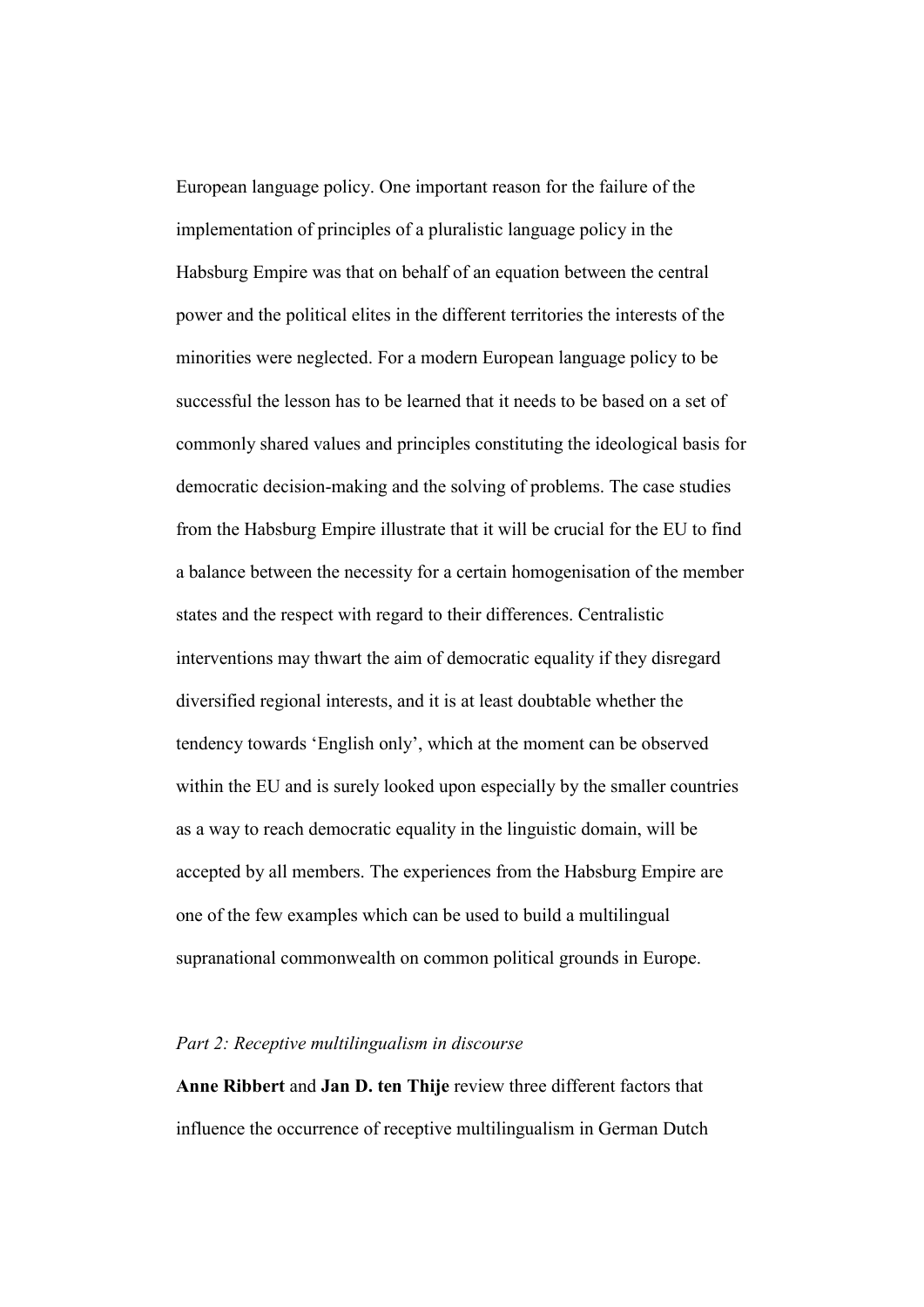interlingual contact, namely factors referring to social and linguistic relations between nation states, the institutional constellations within nation states and factors related to the perspectives of the individual interactants. Compared to Scandinavian languages, German and Dutch are not as closely related (Goossens 1985). Moreover, Germany and the Netherlands have a more discordant common history resulting from the Second World War (Westheide 1997). Consequently, the willingness to exercise receptive multilingualism in German Dutch interlingual contact is – irrespective of any existing language correspondences – negatively influenced by their social history (Herrlitz 1997). Nevertheless, Beneke (1996, cit. in Loos 1997) states that in the Dutch-German border area receptive multilingualism is increasing. On the basis of a pilot study carried out at the Goethe Institute in Amsterdam the authors illustrate the occurrence and success of receptive multilingualism within institutional cooperation. Moreover, the study reveals that the existence of key words is an important prerequisite in order to successfully make use of receptive multilingualism. According to Koole and ten Thije (1994) the cognitive structure of institutional key words can be characterised as follows: they represent common institutional knowledge, they are abstract frames whose slots are filled in by concrete knowledge elements, and are connected to institutional purposes. In order to investigate processes of understanding facilitated by key words the authors also address intercultural characteristics of receptive multilingualism. Research into intercultural communication has for a long time focussed on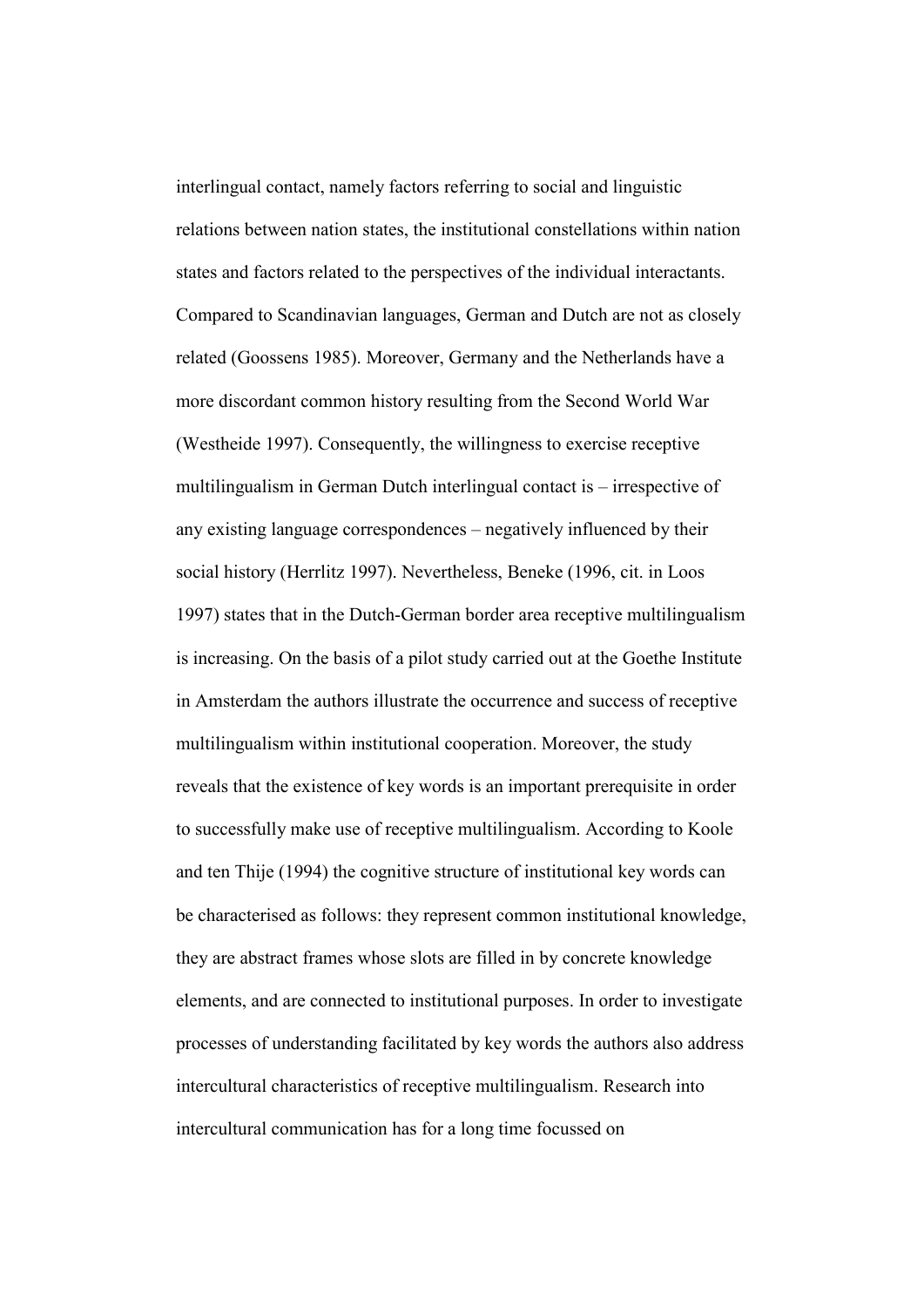misunderstanding. Bührig and ten Thije (2006) reveal a shift of attention towards successful intercultural discourse. In actual fact, the article reveals how key words contribute to intercultural understanding by means of exemplarily reconstructing the manner in which cultural apparatuses (Rehbein 2006) are applied by the interactants.

Ludger Zeevaert aims at giving a theoretical subsumption of the term receptive multilingualism and related terms such as polyglot dialogue, semicommunication and intercomprehension. It is common that these terms denote differing situations of communicative encounters between members of different speech communities. However, in contrast to interpreting, the use of a lingua franca or L2 communication, those situations are characterised by the fact that the speakers do not aim at communicating in a common discourse language but stick to their own L1 while being able to understand the respective L1 of their counterpart. Referring to Maturana's radical constructivistic approach to communication, Zeevaert questions the opinion of receptive multilingualism being a form of 'passive' multilingualism. Based on examples from interscandinavian professional discourses he describes the role of the hearer in receptive multilingual communication as an active one. Thus, it is not the speaker who creates information by sending a message to a hearer. The information is far more created by the hearer in the process of integrating the speaker's utterances into his cognitive space and thus reducing his own uncertainty. Following this model a prerequisite for successful communication is a consensual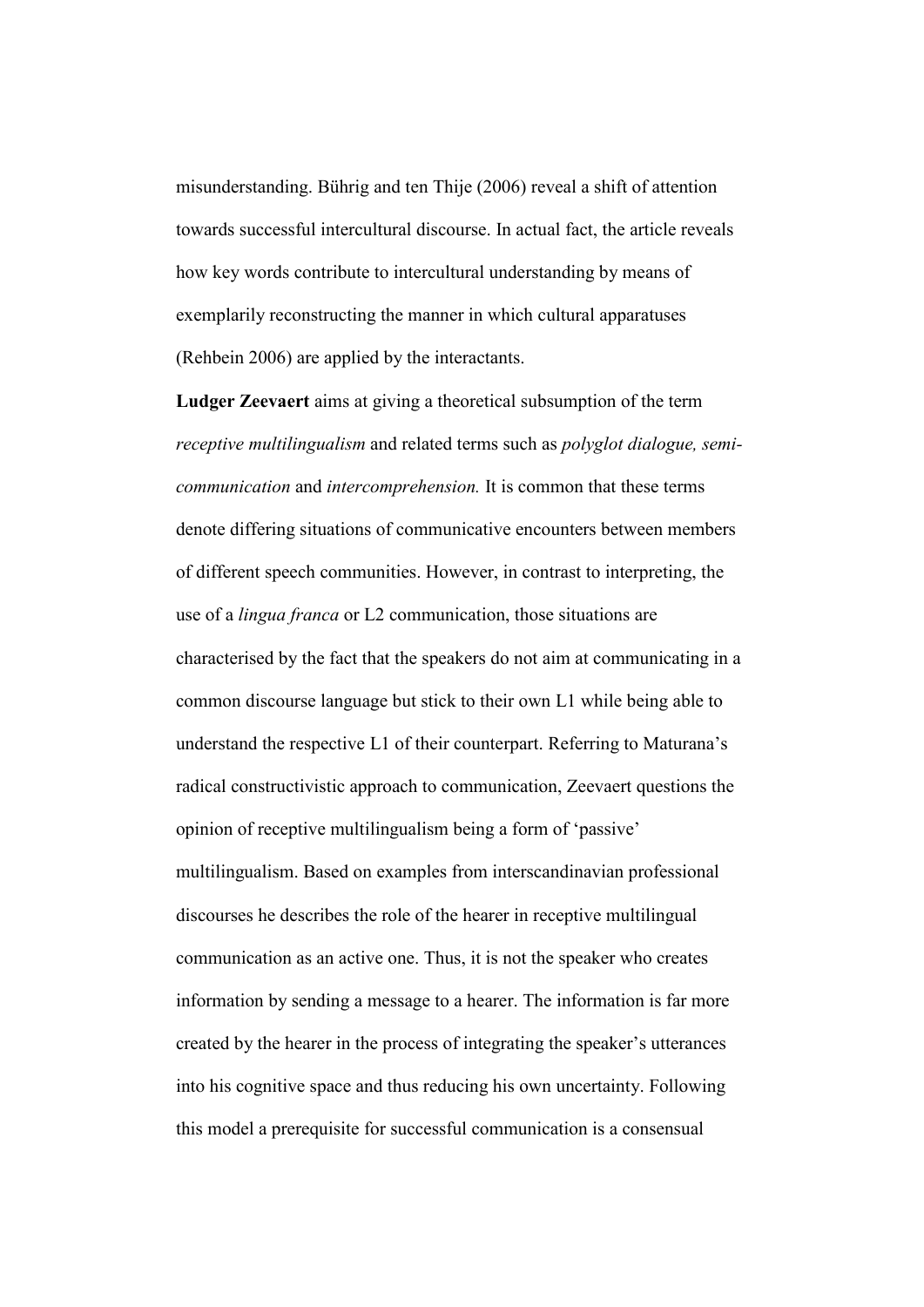sphere common for both speaker and hearer. The suggested active role of the hearer becomes obvious particularly in the context of receptive multilingual communication seen as a common language as a part of this consensual sphere is missing. Due to either active learning (in the case of mutually unintelligible languages) or overlaps between the respective languages involved (in the case of mutually intelligible languages), parts of the linguistic systems of the participants involved in the communication are identical. In contrast to communication between speakers of the same speech community with identical codes, however, it can not be taken for granted that an utterance will always be understood. Of course the context – or the consensual sphere of speaker and hearer – can help to support successful communication. People sharing common cultural traditions, common professional knowledge or general common interests are consequently more successful in establishing mutual understanding than people without a common background. One of the few examples of institutionalised receptive multilingual communication is interscandinavian semicommunication. As shown in the contributions by Delsing and Doetjes in this volume, the level of the understanding of Danish by Swedes and Swedish by Danes does not suggest that a spontaneous, unimpeded understanding between speakers of these languages would be possible. Zeevaert's analyses of interscandinavian discourses, however, do not reveal any severe difficulties in understanding that would justify a characterisation of those discourses as problematic. He comes to the conclusion that one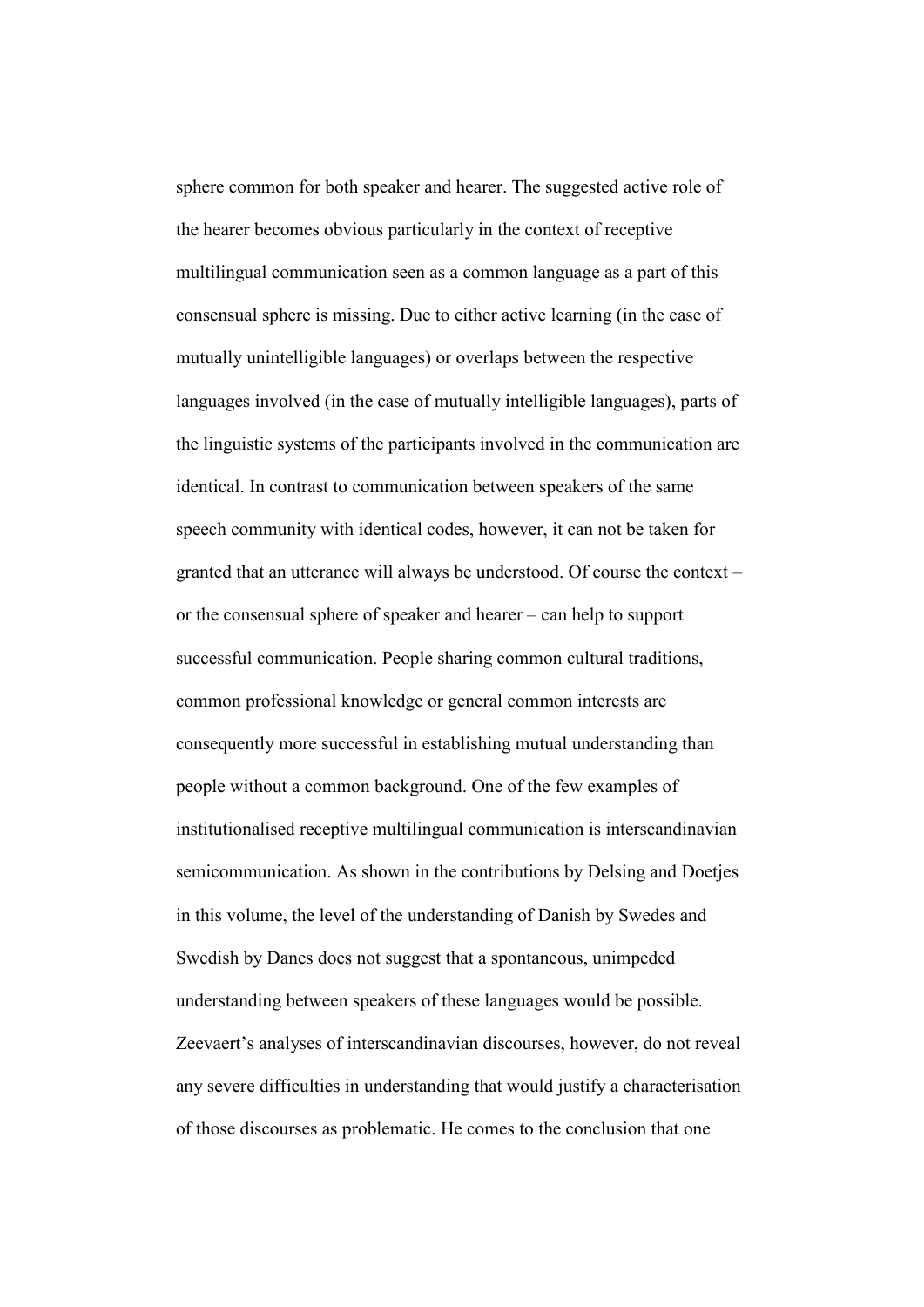main factor for the success of the communication is the common professional background of the participants. But also the fact that the conversations are held by larger groups, partly from the same country, helps to facilitate the communication seen as it eases the pressure on the individual speakers. In some cases even signals of second language acquisition can be observed, mostly in discussion groups with participants more experienced in interscandinavian communication. They include strategies of dealing with trouble sources, but also metalinguistic knowledge which is at least partly acquired during the discourses. The disadvantage of L2 or *lingua franca* communication compared to receptive multilingualism can be seen in the discourse behaviour of speakers who are not able to use their mother tongue (mostly Finns and Icelanders who have to speak Swedish or Danish). Those speakers take part in the discourse less actively. A second European area where receptive multilingualism is practiced is Switzerland. Iwar Werlen provides an outline of Swiss multilingualism which is characterised by a demand for linguistic peace. Switzerland is a multilingual state with four official languages, even though the language borders on a whole are separated quite clearly meaning that individual bilingualism is rather an exceptional case. In contrast to Switzerland as a whole, most of the 26 cantons have only one official language. In recent years language policy has been directed at supporting receptive multilingualism by means of teaching a second national language in primary school with emphasis on the importance of receptive competences. For the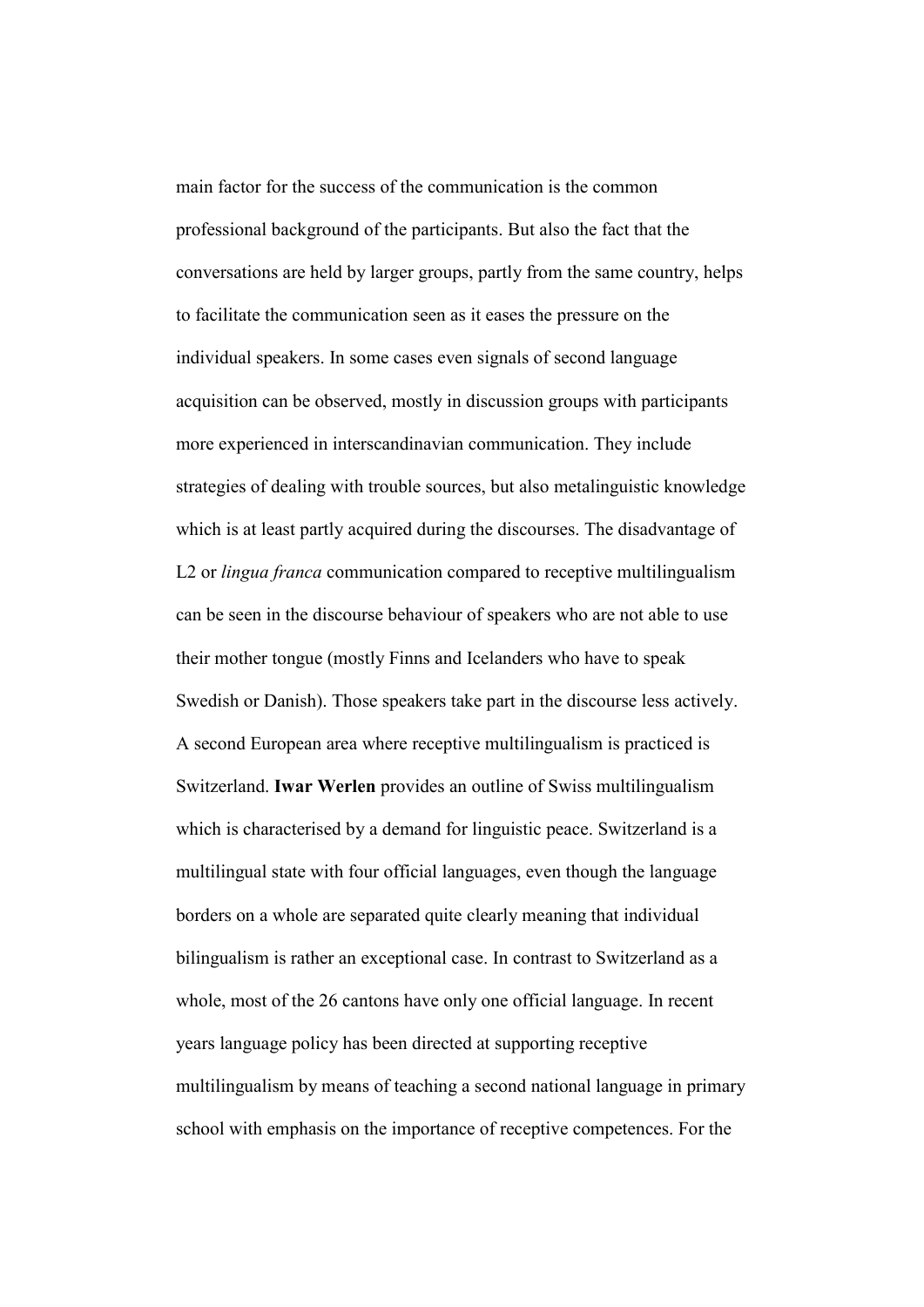communication of people from different language backgrounds the default model in Switzerland is the territoriality principle, i.e. the discourse language is the official language spoken in the respective area. In bilingual regions, however, different models are used. Werlen analyses language use in public or semi-public places in two cities in the bilingual Swiss cantons Berne and Fribourg. The situation in the German/French bilingual city of Biel/Bienne can be characterised as a double monolingualism system. Two educational systems, a French and a German one, exist, and communication with the administration can be carried out either in French or German. Since no clear separation exists between the two language groups, Germanspeaking children automatically acquire French and French-speaking children acquire German as an L2. In addition to this, French and German are taught as foreign languages at school from the age of 11 onwards. In Fribourg/Freiburg, another French/German bilingual city, German is a minority language. Therefore French is expected to be the default language used in informal communicative encounters between unacquainted interlocutors in public places. The results from test recordings confirm this assumption. Interestingly enough, in cases in which French speaking persons were addressed in (Swiss) German and vice versa one could observe differences between the two cities Biel/Bienne and Fribourg/Freiburg. In Biel in most cases the addressee accommodates his choice of language to the addresser, especially in service encounters in which the greeting of the customer decides on the language of discourse. Even if one of the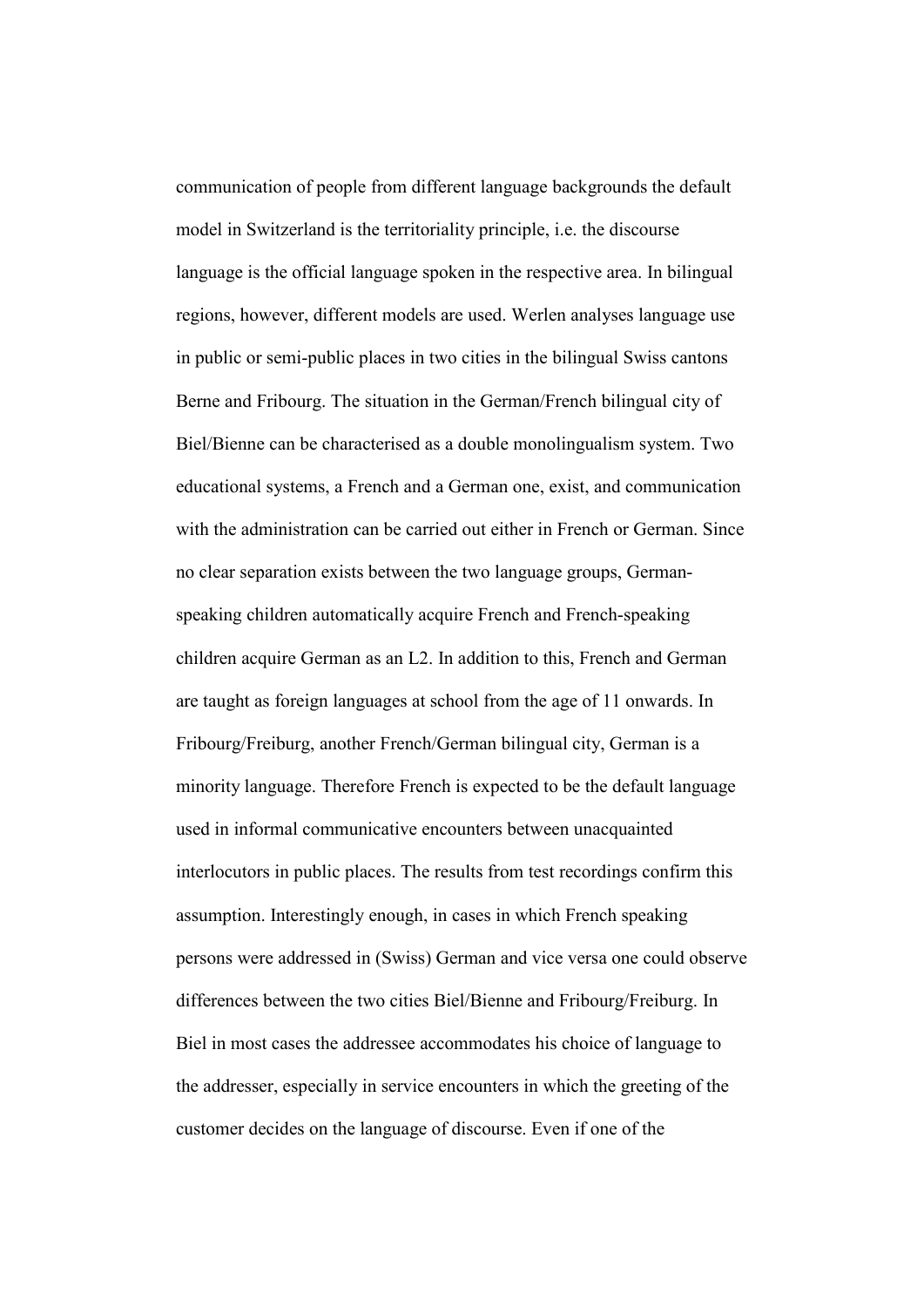interlocutors has limited knowledge of the respective discourse language this does not affect the usage of the Biel model. In Fribourg, however, in cases in which a French speaking person is addressed in (Swiss) German the conversation will continue in a receptive multilingual mode unless the addresser accommodates to the addressee's language. This article supports – like other articles in this volume – the opinion that receptive multilingualism is a significant, democratic option for multilingual societies. In multilingual settings different usages of language choice will automatically develop under different circumstances. However, the Swiss model shows that political influence on those usages is also possible.

The contribution by Georges Lüdi also deals with examples from authentic receptive multilingual discourses in Switzerland. In contrast to Werlen's observation of casual discourse he analyses the internal organisational communication in different Swiss companies. Patterns of language choice are less clear in these institutions than in the bilingual Swiss cities where traditions for language use have developed. In the examples analysed by Lüdi the interlocutors have to negotiate the language choice while making use of all communicative resources they dispose of. The status and action potentials of the participants play an important role in this kind of institutional discourse, leading to the conclusion that the Swiss model of receptive multilingualism is, in contrast to Werlen's examples from Fribourg, by no means self-evident. Even in cases in which the official language policy of a company follows the Swiss model differing patterns of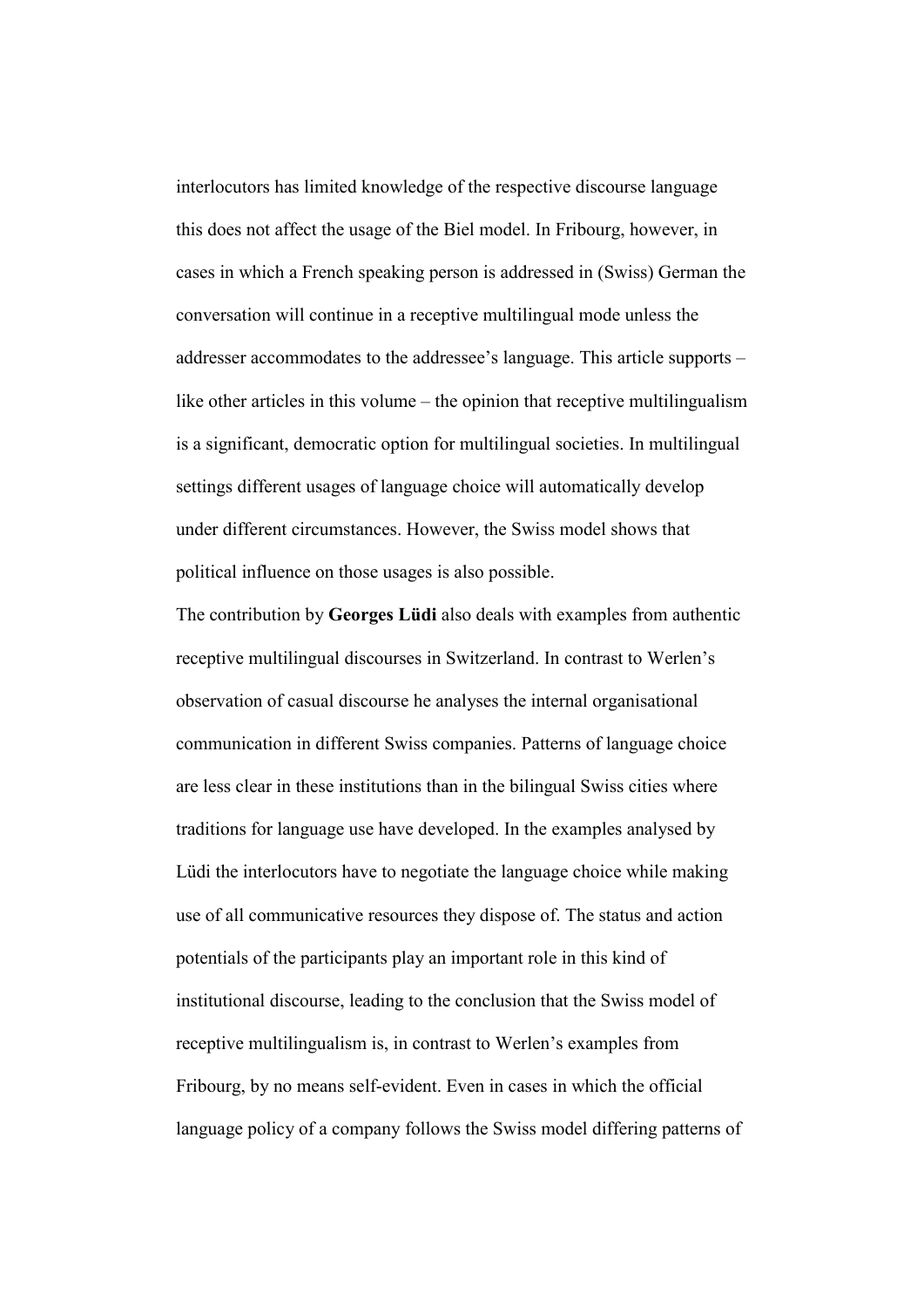language choices can nevertheless be observed. In actual fact, bilingual bank discourses adequately illustrate those difficulties. The discourse data analysed by Lüdi originated from the fusion of a monolingual Frenchspeaking and a monolingual German-speaking bank. The receptive competences of the interlocutors are not always sufficient in order to be able to stick to a receptive multilingual mode, and various techniques such as accommodation to the language of other interlocutors, language mixing or linguistic mediation by means of translations or short summaries by linguistically more skilled discourse participants can be frequently found in the discourses. In addition to this, a problem that appeared only marginally in the data investigated by Werlen plays an important role in Lüdi's examples. He refers to the constellation as not being bilingual but rather trilingual, given the fact that in monolingual settings the German-speaking employees usually speak their local Swiss-German dialects, whereas the German acquired by the French-speaking employees is the written standard variety. Thus, the use of Swiss-German in certain contexts automatically excludes the French-speaking interlocutors. A different strategy was observed in the discussions at a scientific colloquium involving participants from different French, German and Swiss universities. In this constellation the language choice in discourse was not defined in advance, and the participants had to negotiate their linguistic behaviour within the discussion. The large number of instances of language crossing in which speakers do not use their L1, but instead, for reasons of politeness, switch to the L1 of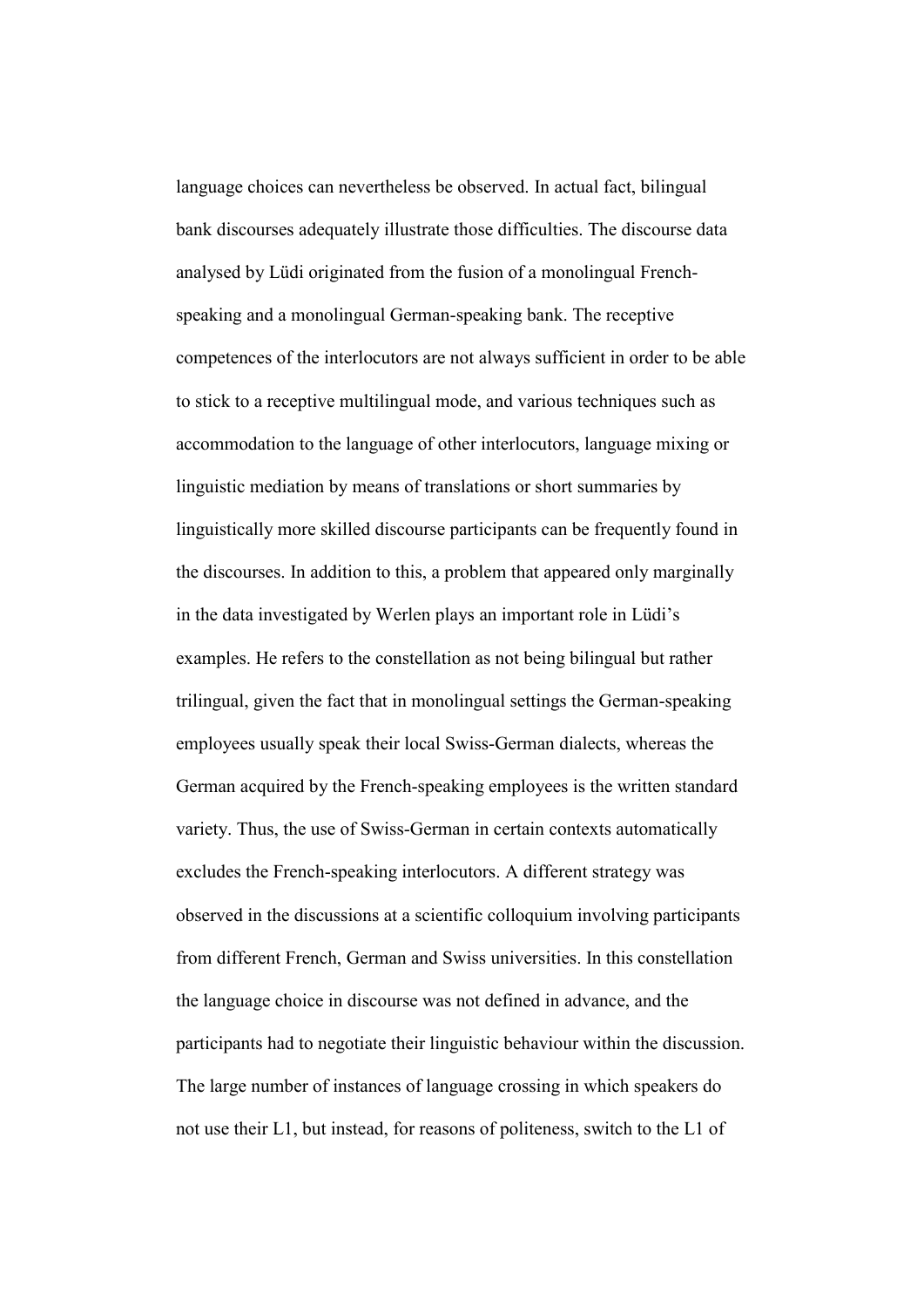their interlocutor or to the lingua franca English, show that the practical implementation of the theoretical concept of receptive multilingualism leads to different outcomes in different constellations. Nevertheless, all examples of receptive multilingual discourse investigated in the article can be described as being successful.

Bettina Dresemann analyses the occurrence of receptive multilingualism in business communication. English is the number one language used in business communication today. However, sometimes various languages are applied within one discourse leading to various ambiguities appearing. In actual fact, interactants need to grasp utterances in a language they do not actually understand. Therefore, the author argues that participants in international business encounters cannot rely on their linguistic knowledge alone (i.e. mainly lexical and semantic knowledge), and consequently have to refer to other elements of the discourse such as tyings and cues, which enable them to relate the utterance to the situation, e.g. a business negotiation. Furthermore, discourse knowledge enables the interpretation of the utterance in combination with institutional, professional and general knowledge such as knowledge on international business constellations in general. Only taking this knowledge structure into account is it possible to explain how participants manage to understand each other and are able to act in linguistically ambiguous situations. The ability to draw conclusions from linguistic and non-linguistic cues and to combine them with other forms of knowledge, such as pragmatic and institutional knowledge, is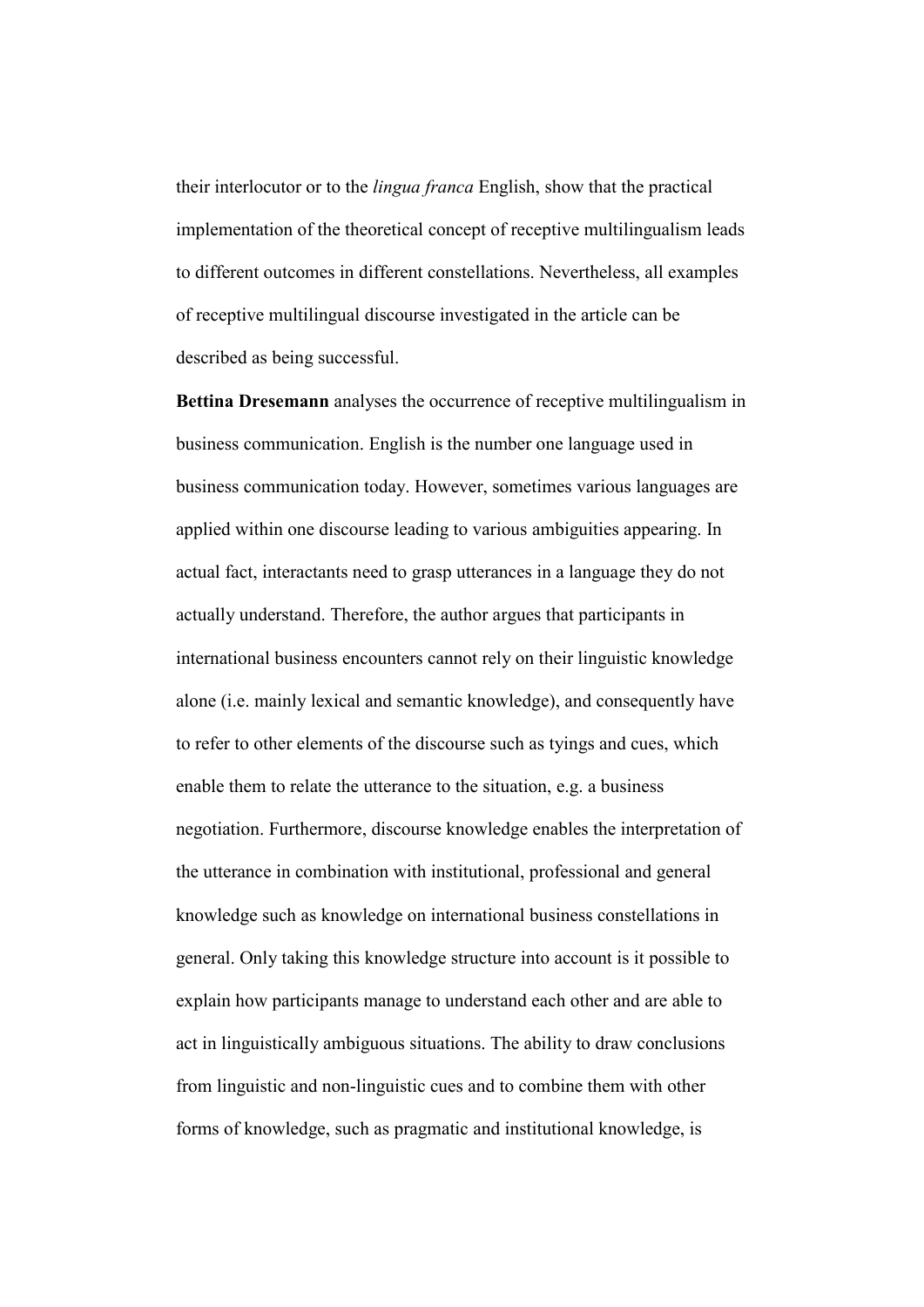therefore extremely essential for successful communication in multilingual (business) discourses.

English as a lingua franca plays a prominent role in communication between speakers from different speech communities, not only in business discourses, but also in private encounters. Even in areas with a strong tradition of receptive multilingual understanding English has gained ground as a means of establishing communication on equal grounds (cf. the contributions by Delsing and Lüdi in this volume). Nicole Baumgarten and Juliane House compare discourses between L1-English speakers with those of speakers of English as a lingua franca while paying special respect to the linguistic construction of subjectivity in the context of  $I + verb$ constructions (e.g. I think, I don't know, I mean). The analysis is based on Halliday's classification of verbal process types. Baumgarten and House find differences in the expression of subjectivity between L1 English and lingua franca English discourses, but also between the different groups of lingua franca users. On the one hand the *lingua franca* users have a more restricted repertoire of means for the expression of subjectivity, on the other hand the distribution of the different process types also differs. The *lingua* franca users seem to overgeneralise and refer to the basic meanings of a structure, possibly in awareness of miscommunication, avoiding more grammaticalised structures and pragmatical usage, whereas L1 speakers of English tend to use certain constructions as verbal routines. A comparison both between different lingua franca discourses and also between different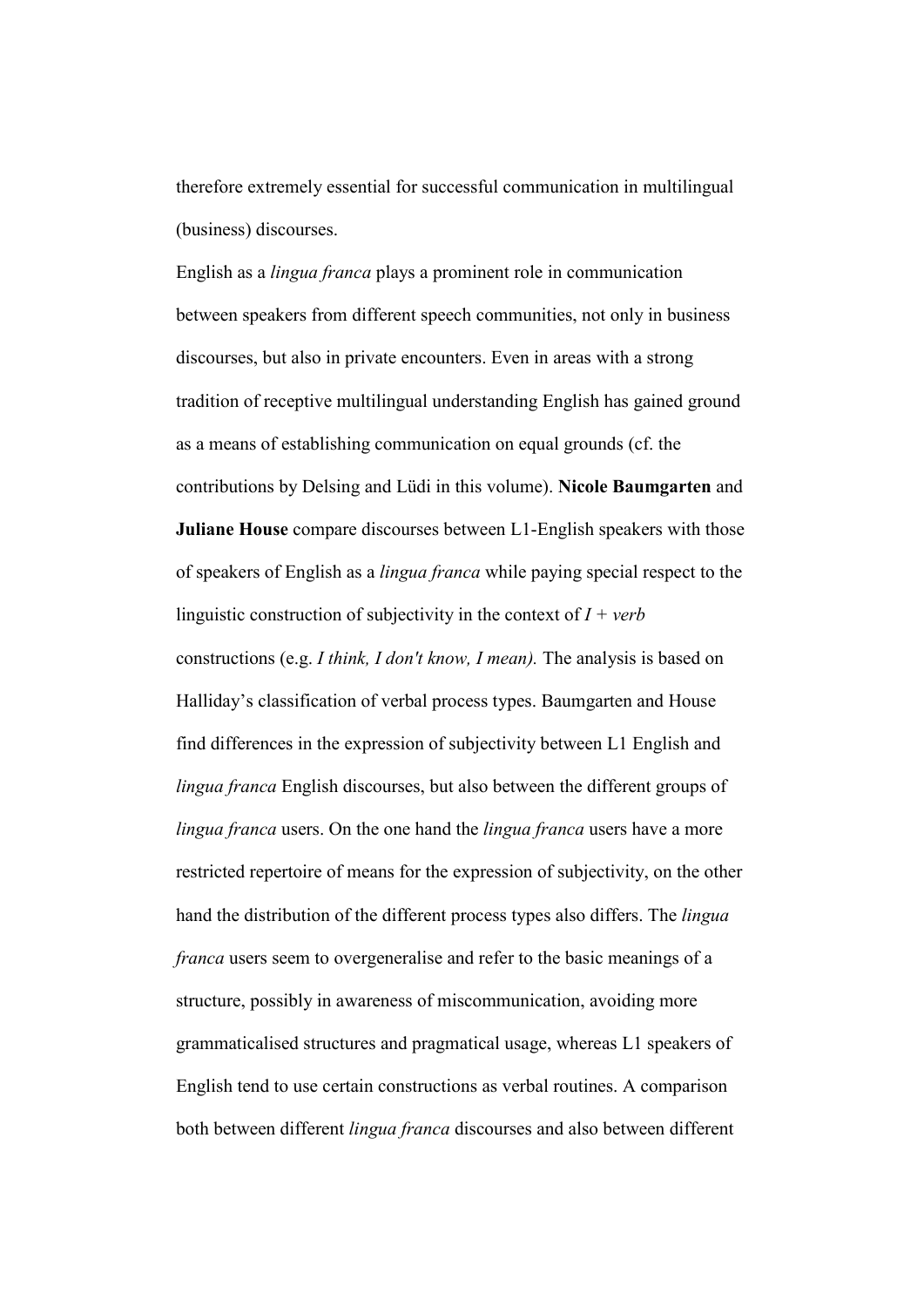speakers reveals considerable individual differences that can partly be attributed to the speaker's L1. Other factors, however, may also play a role in the emergence of differences. A characteristic feature shared by lingua franca English discourses and receptive multilingual communication (as described by Zeevaert in this volume) is the use of the so-called 'let-it-pass' strategy. Incomprehensible or inadequate utterances are often simply ignored by the discourse participants. This could be seen as a preference for a restriction of the communication to the level of a mere exchange of informational content in both settings. The study is not able to invalidate arguments that were raised against lingua franca communication and described it as less precise, monotonous, toilsome and as lacking a cultural integration (cf. e.g. Finkenstaedt and Schröder 1990). Even if in most cases of supranational communication throughout Europe it will not be possible to substitute the use of English with receptive multilingual communication due to the lack of receptive competences, the results from the study manage to raise the question as to whether differences between the usage of English as an L1 and lingua franca English actually influence the communication between L1 and L2 speakers of English. It should be seriously analysed in which contexts receptive multilingualism would actually be a profitable option.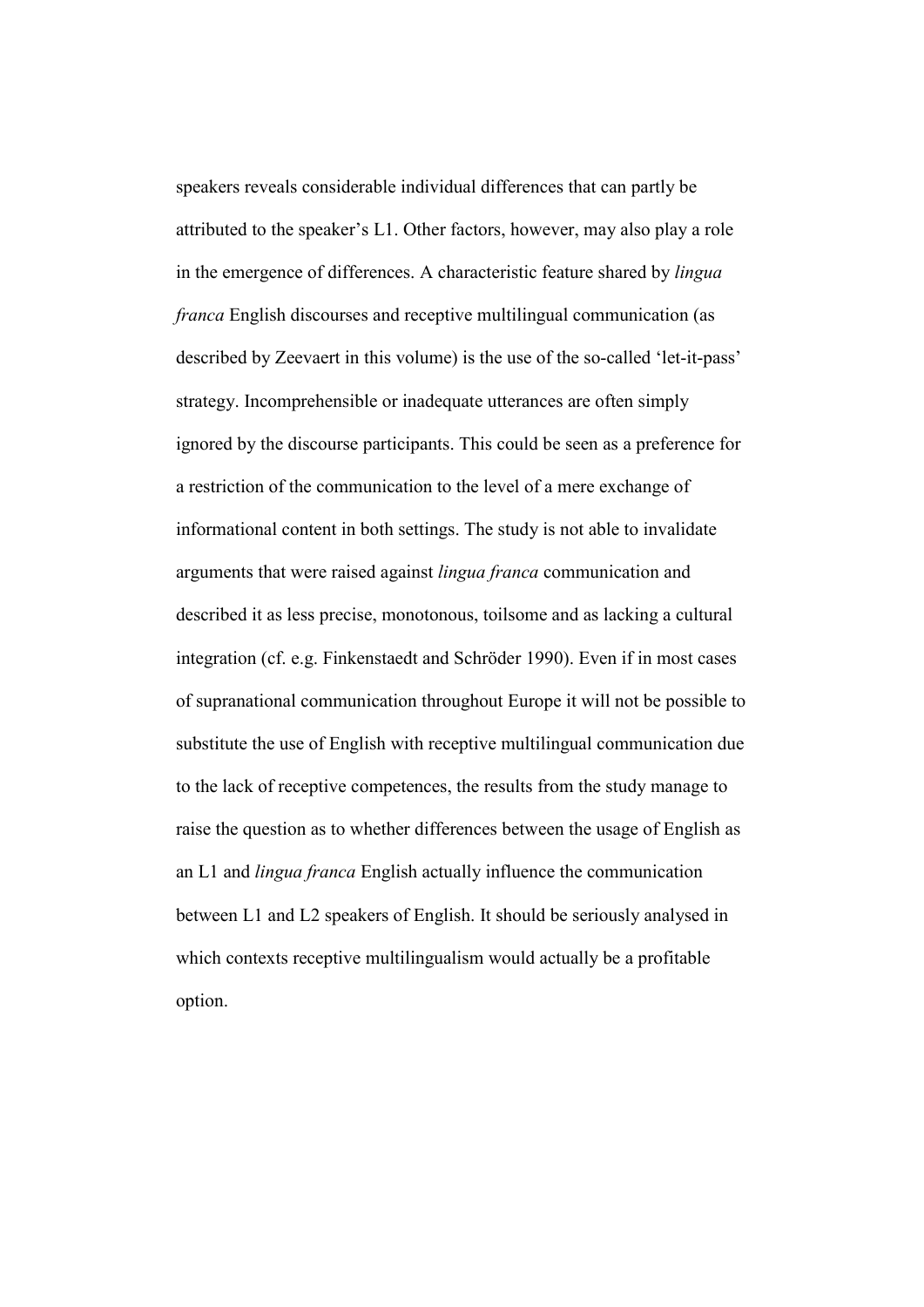# Part 3: Testing mutual understanding in receptive multilingual communication

The mainland Scandinavian languages Danish, Norwegian and Swedish are usually characterised as mutually comprehensible. In most interscandinavian encounters Scandinavians use their mother tongue expecting to be understood by their fellow Scandinavians. This impression of generally successful communication is confirmed e.g. by Zeevaert's (in this volume) analyses. However, different studies in this field, but also understanding problems frequently reported by the participants in interscandinavian meetings suggest that receptive multilingual communication in Scandinavia is in fact not always unproblematic. In order to describe the mechanisms of receptive multilingual communication in Scandinavia objective measurements of the degree of mutual intelligibility are necessary. These measurements could also help to explain why this way of communication does not play a more prominent role in the Romance or Slavic language areas, even though the linguistic overlaps are comparable to those in Scandinavia, and to rate the importance of non-linguistic factors such as attitudes or cultural and political factors for mutual understanding in a more reliable manner. Gerard Doetjes presents an overview of the different studies of Scandinavian intercomprehension that have been performed since the 1950ies and describes the methodological problems connected to the different approaches. He comes to the conclusion that the test results are heavily influenced by the choice of method, a fact which has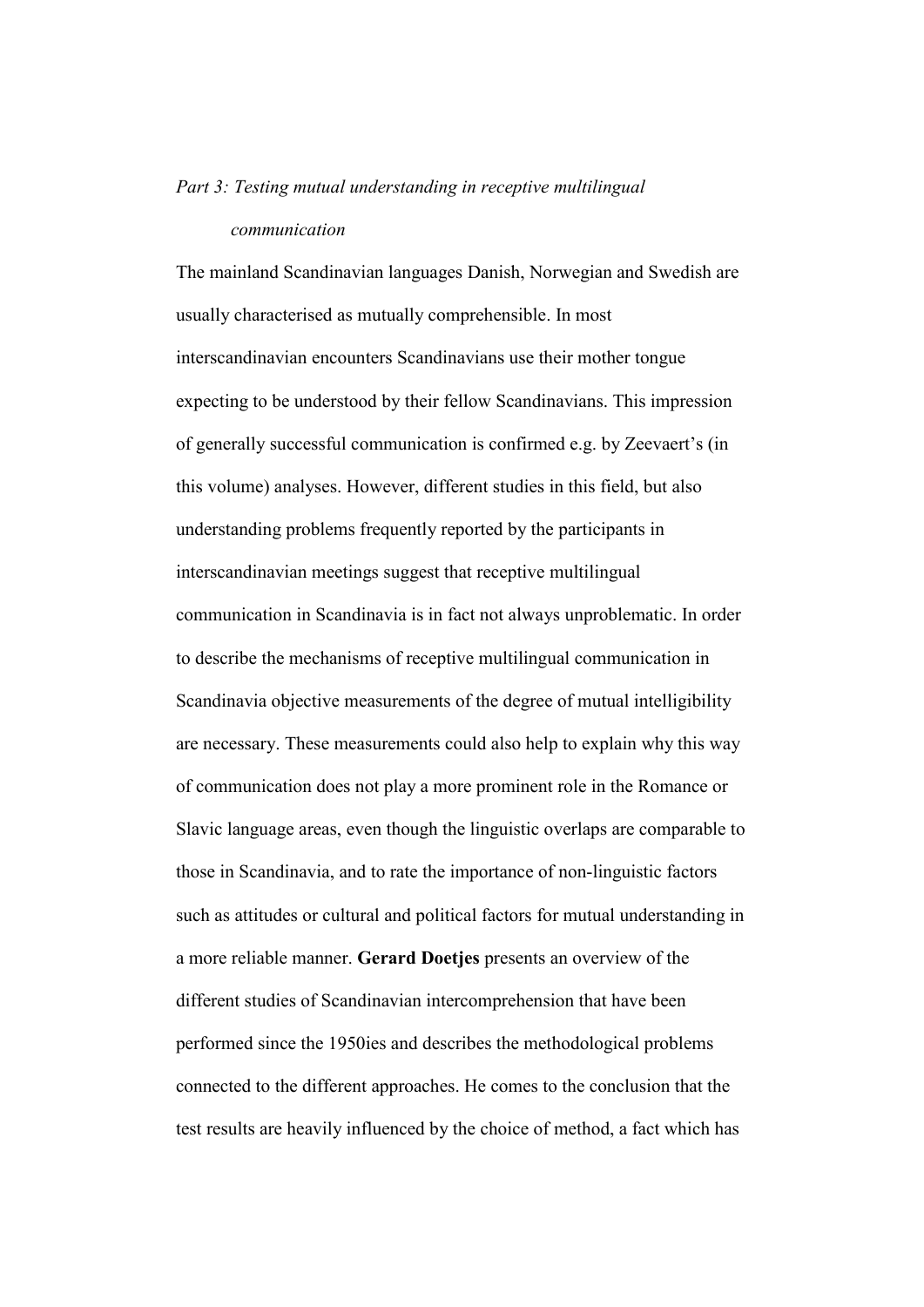to be taken into account when applying the results to further research. Doetjes tries to determine how the difficulty level, but also how the type of questions used in the tests influence the results. Test types using preformulated answers enable the test persons to rely both on the text and on the information given implicitly in the questionnaire, whereas in the case of open questions the participants have to rely more on information gathered from the texts themselves. This leads to higher average scores in the multiple-choice test and to lower scores in tests demanding summaries. Therefore, in order to be able to determine the reliability of a test, it might be useful to recalculate the results on the basis of Doetjes' comparison of the different methods under otherwise stable test conditions. Moreover, the results support Lutjeharms' description of the processing levels referring to the reading of related languages in such a way that longer summaries providing a wider range of possibilities to make use of formulations found in the test text led to better results compared to short summaries that require a more advanced processing of the content and a certain act of dissociating from the formal side of the test text.

The INS investigation presented by Lars-Olof Delsing is the most recent analysis on the intercomprehension of Scandinavian languages. It was funded by Nordiska kulturfonden ('the Nordic Cultural Fund') and carried out between 2003-2005. It is aimed at describing the changes in mutual understanding in Scandinavia which have occurred since the last extensive study performed by Maurud over 30 years ago. This new investigation was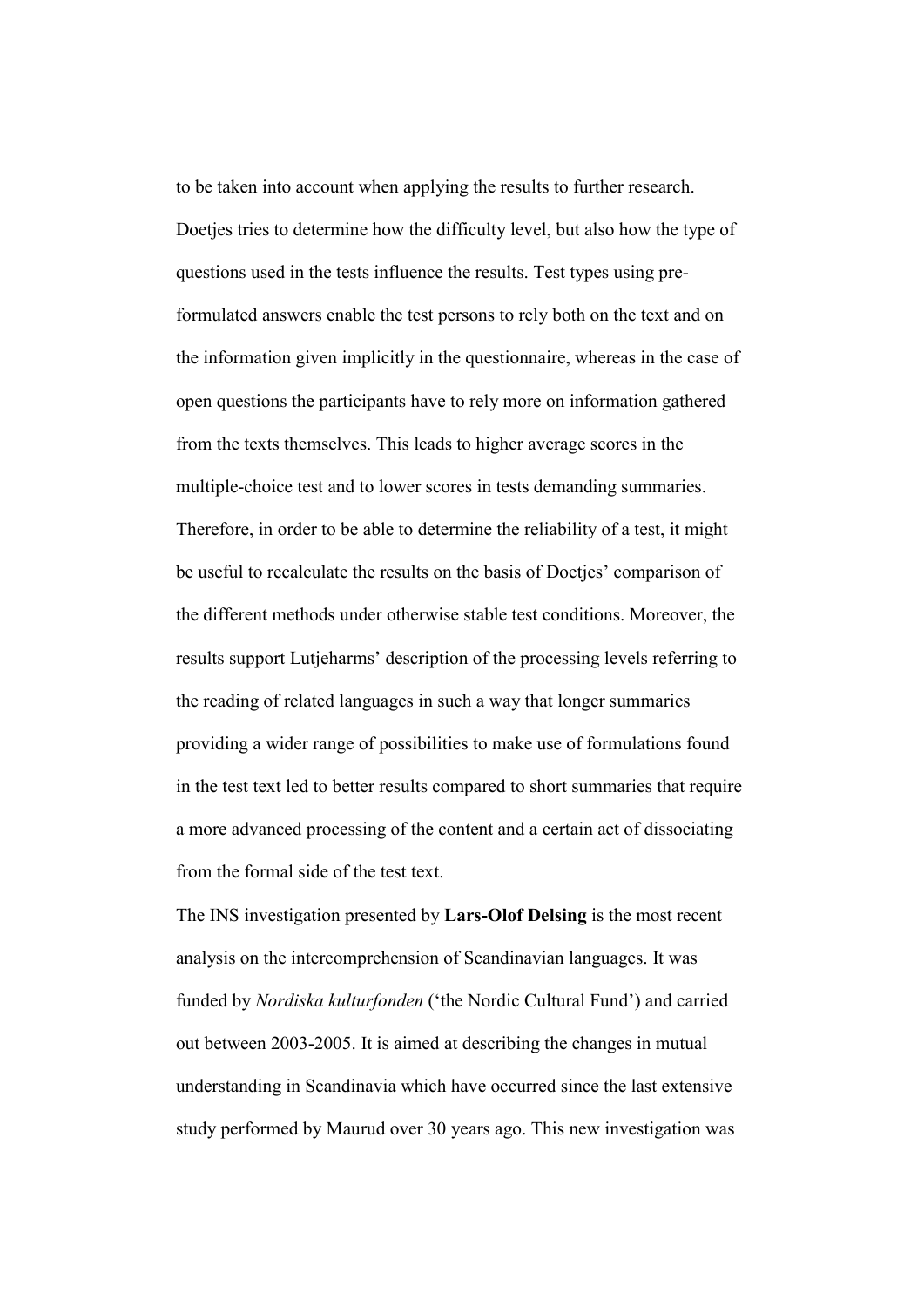felt to be necessary due to the considerable changes experienced by the Nordic countries since the 70ies. Internationalisation and globalisation have influenced the national economies, new media have amplified the choice of international TV- and radio channels, and a large number of working migrants and refugees have contributed to a wide-scale change in the structure of the Scandinavian societies. Better connections such as the Öresund bridge between Denmark and Sweden or the Svinesund bridge connecting Sweden and Norway support the mobility between the Scandinavian countries and would therefore be expected to improve interscandinavian comprehension. On the other hand, changes in the school system clearly support the importance of English, and also the EU membership of Denmark, Finland and Sweden has diminished the importance of the interscandinavian cooperation. 1200 pupils from all Scandinavian countries were tested in Danish, Norwegian, Swedish and English. The investigation was enhanced by testing the parents of some of the pupils in order to be able to compare language comprehension between different generations. The test consisted of an extract from a TV show, a radio newscast and a newspaper article. The language understanding was tested by means of open questions referring to the contents and by asking for translations of certain words from the text.

The results of the test more or less confirm the results from Maurud's study. In some crucial points, however, the design of Delsing's investigation differs considerably from that of Maurud, for example with respect to the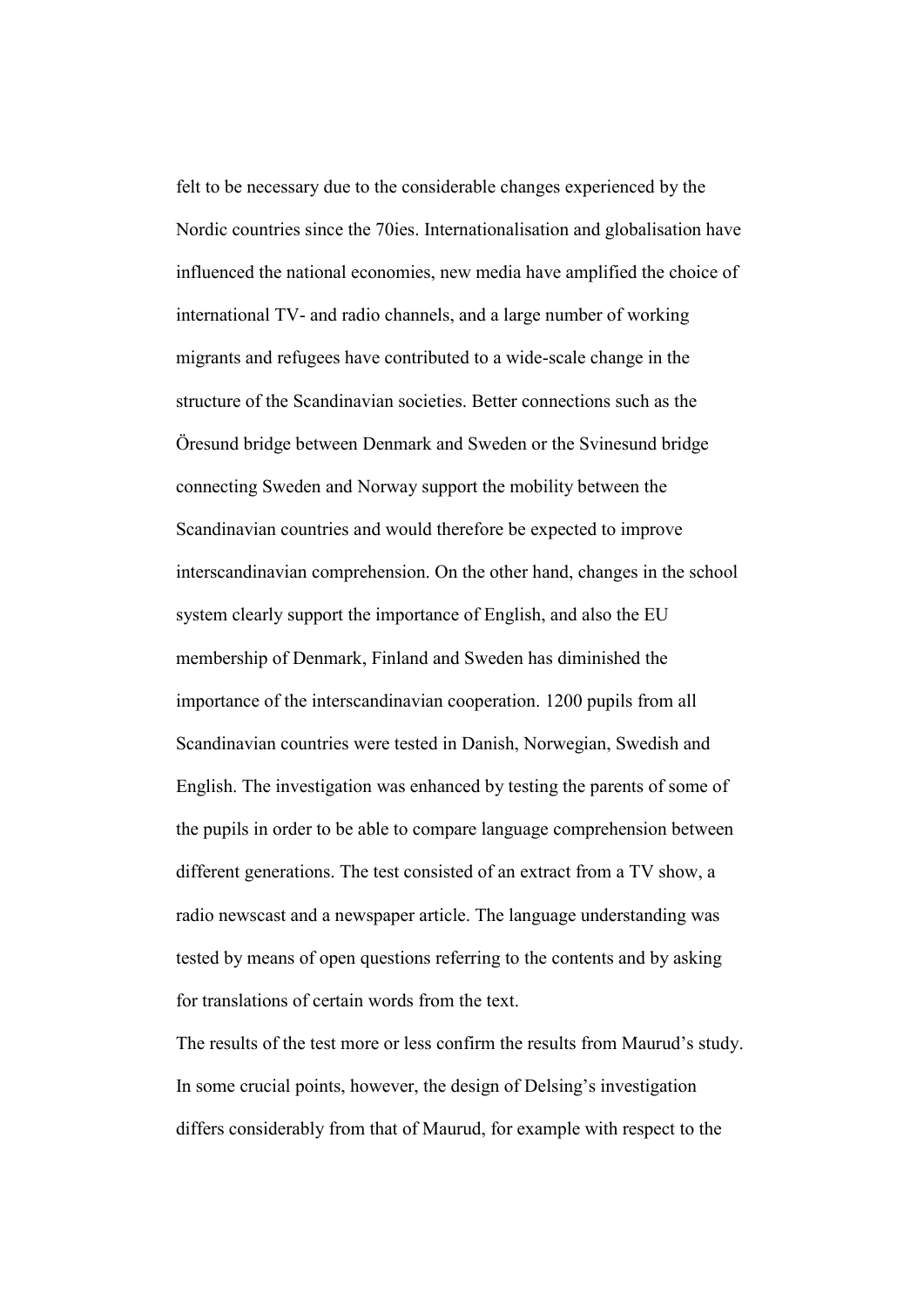number of participants, the geographical distribution of the test persons and also the inclusion of Greenland, the Faroe Islands, Finland and Iceland. A comparison with Maurud's results, and also with the results from the adult control group, indicates that the level of intercomprehension in Scandinavia is decreasing, especially in Denmark and Sweden. Even though the results from the investigation may seem disenchanting with respect to the success of receptive bilingualism in Scandinavia, especially when compared to the understanding of English, the article also points out that comprehension tests cannot be seen to present a realistic picture of interscandinavian communication. In real life, context and non-linguistic behaviour positively influence understanding, and a crucial advantage of receptive multilingualism, viz. the ability to make use of the mother tongue, is not accounted for in the test.

# Part 4: Determining the possibilities of reading comprehension in related languages

Madeline Lutjeharms' contribution refers to the special conditions of reading comprehension in related languages. It is focussed on the different processing levels that can be identified in the context of reading. When reading in a foreign language, lower levels of processing such as word recognition or syntactic analysis require attentional resources, in contrast to L1 reading where the processing of such form-based linguistic information generally functions automatically. Comprehension strategies comparable to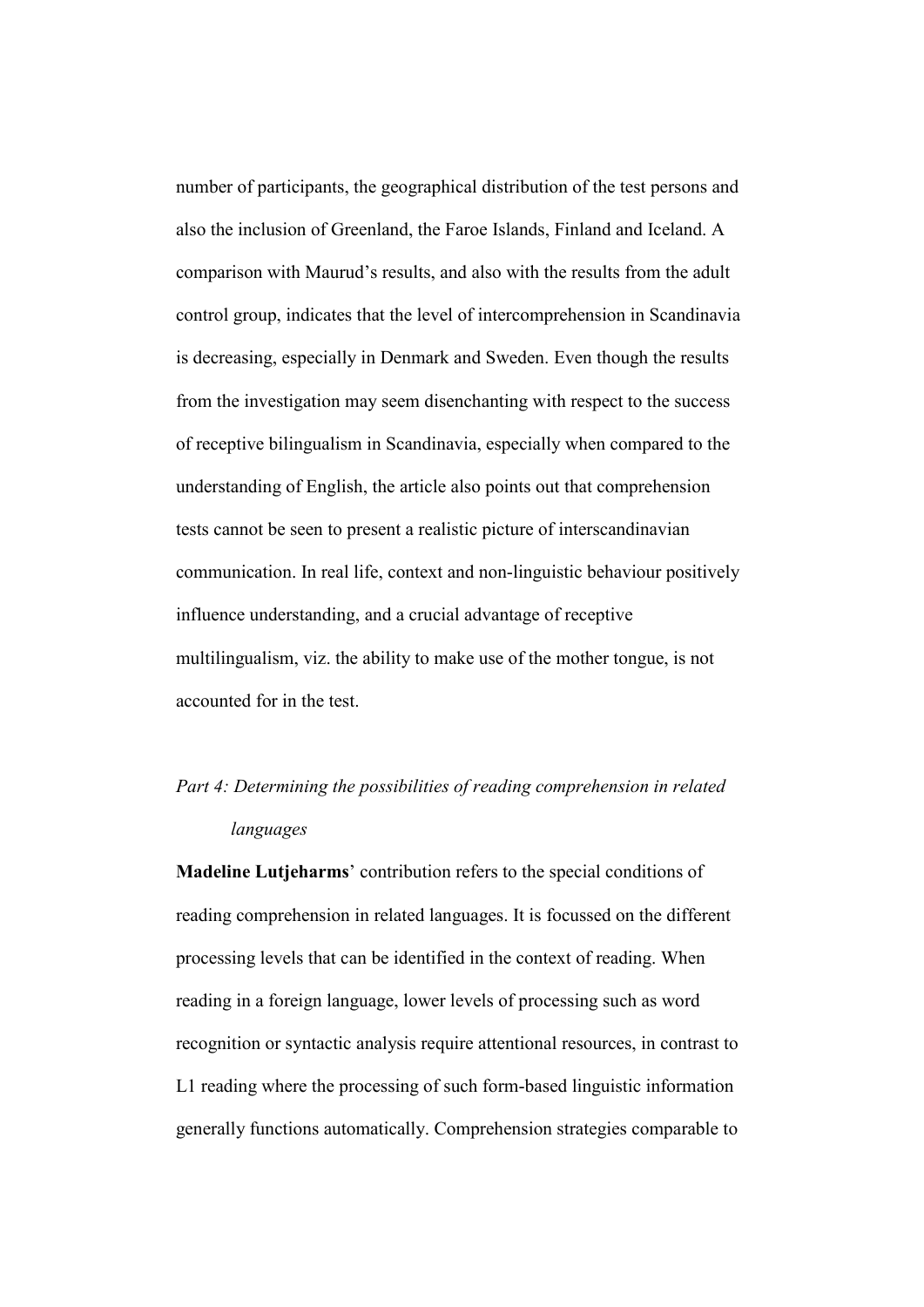those of hearers in receptive multilingual discourse can be observed (e.g. guessing, skipping parts of the text). Another problem is also reported in the context of oral communication between speakers of Danish and Swedish (cf. Teleman 1981: 105). In some cases the processing on the form level requires so much capacity that the reader is not able to notice the content. This article pays special attention to the processing of cognates. Cognates play an important role in receptive multilingual communication between related languages, and methods such as EuroCom (cf. Hufeisen and Marx in this volume) make use of cognates in order to establish a faster and more efficient access to related languages. In reading, in contrast to speaking, even non-relevant languages are activated. For the decoding of a German text by Dutch speakers not only the closely related L1, but also the genetically more remote English language has effects on word recognition.<sup>4</sup> However, Lutjeharms was able to identify individual differences between learners in their ability to detect correspondences between related languages, and the application of the 'seven sieves' approach, a method of explicitly establishing conscious formal correspondences between those languages relevant for the different process levels, is a good way to improve this skill.

The role of deceptive cognates ('false friends') is discussed in a controversial manner in the research on receptive multilingualism. On the one hand, psycholinguistic experiments suggest that cognates, as opposed to their non-cognate equivalents, show a common representation in the mental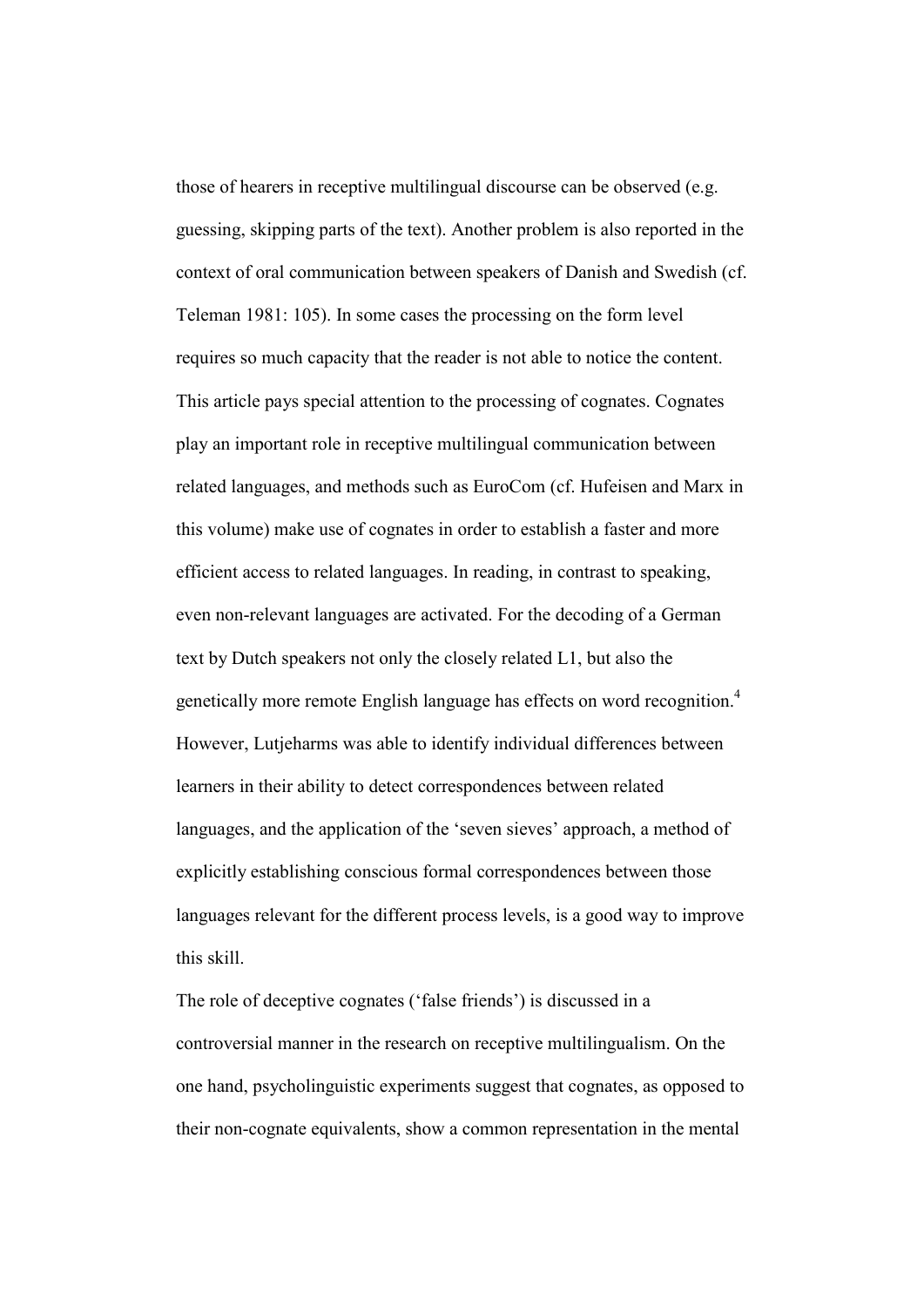lexicon, facilitating automatic processing. On the other hand, it has been observed that deceptive cognates require conscious processing in order to prevent the activation of the (misleading) L1-meaning. Such effects must be considered when developing special methods for text-comprehension in related languages.

Robert Möller presents his results from a project which simulates Dutch-German reading comprehension with the help of a computer programme. Dutch and German are closely related, but not spontaneously mutually intelligible languages. However, even though the linguistic distance is no larger than between e.g. Danish and Swedish, receptive multilingual communication is an almost unknown phenomenon between the speakers of the two languages (for a detailed explanation see Ribbert and ten Thije's article in this volume). The analytical structures of Dutch can very often be deduced from similar German variants, whereas the German grammatical morphology often remains quite opaque for a speaker of Dutch. Due to these asymmetrical morphological differences for a German reader of Dutch texts the threshold which has to be overcome is quite low, especially if learning aids required to deal with the lexical differences, but also with sound correspondences, are at hand. Due to this fact, one of the aims of the project is to develop such learning aids. The comparability of the recognition of words by a computer programme to the reading of a text by a human being is certainly limited, seen as human readers are able to make use of the context or even to make guesses. However, one advantage computers have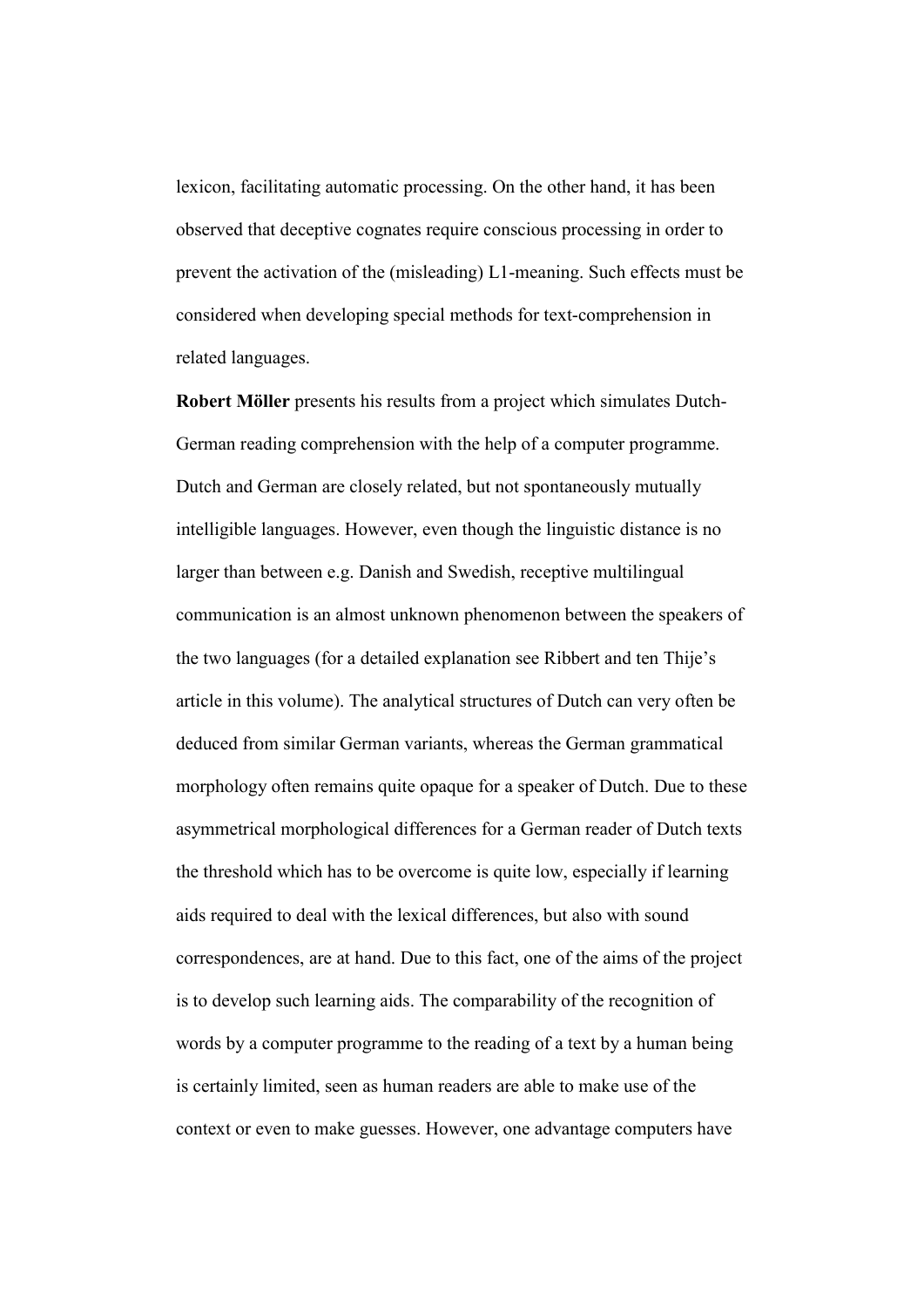over humans when objectively measuring language differences is the fact that they are less oblivious than humans. Furthermore, it is possible to reset their memory and thus perform a test under different conditions without running the risk of the results being influenced by individual differences. The programme NL-D-KOG, which contains a list of Dutch-German correspondences mainly based on the Old High German consonant shift, was used to compare the 5,000 most frequent Dutch words to their German counterparts. To determine the distance between the Dutch and German cognates, and thus the respective costs for identifying them, the Levenshtein algorithm was used. The result of the comparison was that 77% of the Dutch words were identified correctly. This suggests that, given an adequate set of correspondence rules, the majority of Dutch vocabulary should be accessible for a German reader. A comparison of the results with those of other empirical studies on Dutch-German mutual understanding leads to the conclusion that Dutch-German receptive multilingualism is actually a feasible option. Moreover, given different sets of rules, the programme can also be used to determine the distance between other languages and thus make predictions about the possibility of intercomprehension. The results from a test carried out on the reading comprehension of languages from the western branch of the Germanic language group are presented by Renée van Bezooijen and Charlotte Gooskens. The relationship between Dutch, Frisian and Afrikaans is comparable to the mainland Scandinavian situation. (West) Frisian, a language spoken in the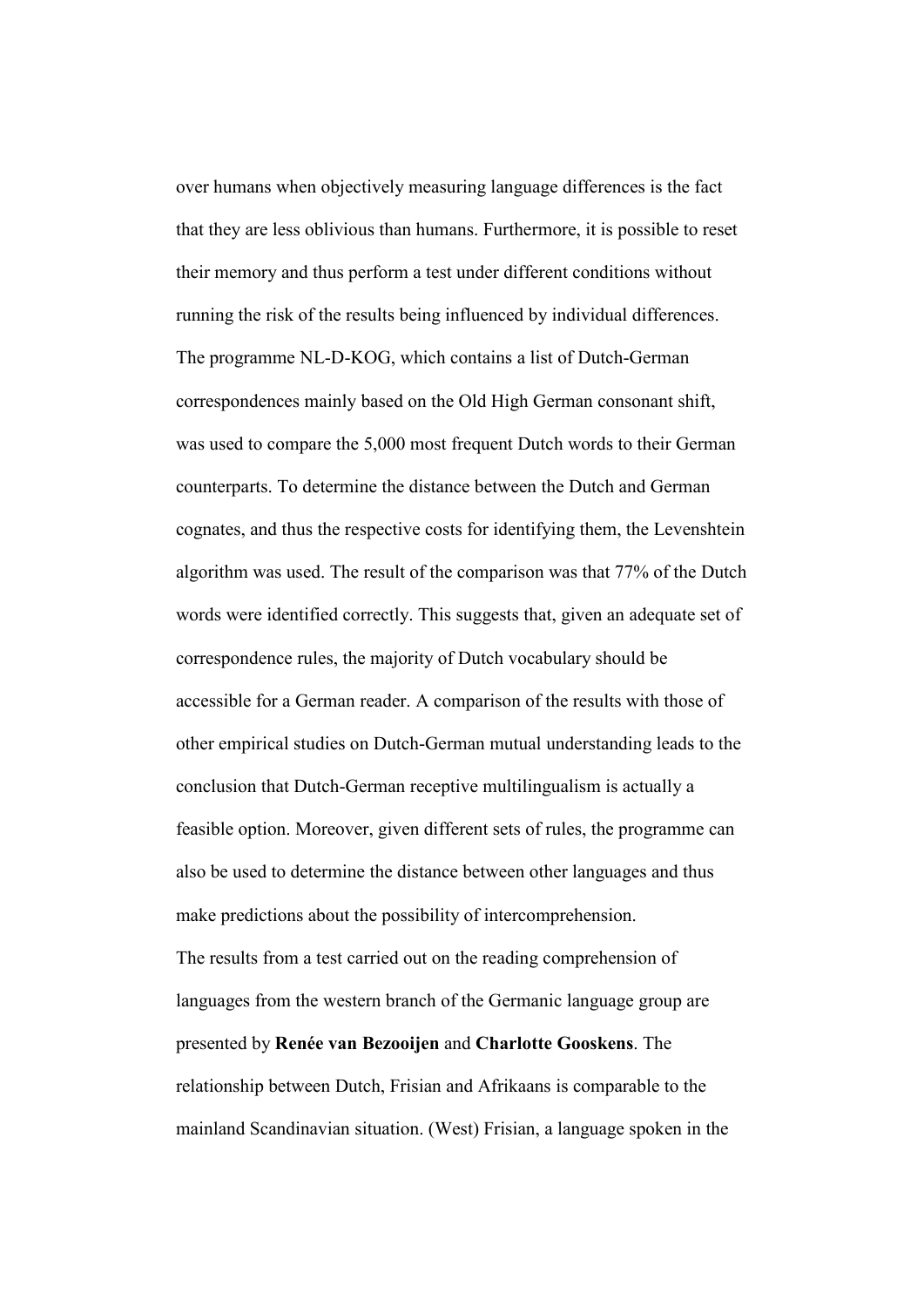Netherlands, was originally very closely related to English but has converged to Dutch throughout the course of time due to the strong influence of the national language. The opposite is true for Afrikaans, a language spoken by approx. 6 million people in South Africa. It originated from different Dutch dialects spoken by colonists in the Cape region in the 17th century, but developed into an Ausbau language in the 19th century. Gooskens and van Bezooijen analyse the understanding of written Frisian and Afrikaans by testing 20 native speakers of Dutch and correlate their results both with the linguistic distance between the languages involved and with the attitudes towards the speakers. The comprehension was tested by means of a cloze test based on newspaper articles. All participants were tested for both Afrikaans and Frisian. In addition to this, their attitudes towards the languages were assessed. The results show a far better understanding of Afrikaans than of Frisian, and even the attitudes towards South Africans turned out to be more positive than towards Frisians. A more detailed analysis of the results, however, did not reveal any significant correlation on an individual level. Linguistic distance was measured on the basis of the number of cognates and non-cognates, the transparency of the lexical correspondences and the Levenshtein distance, a method used to objectively determine the similarity of words (a detailed description of this method is also found in Möller's contribution to this volume). An important result which could be seen from those measurements is the fact that it is not the number of cognates – which is larger for Frisian and Dutch than for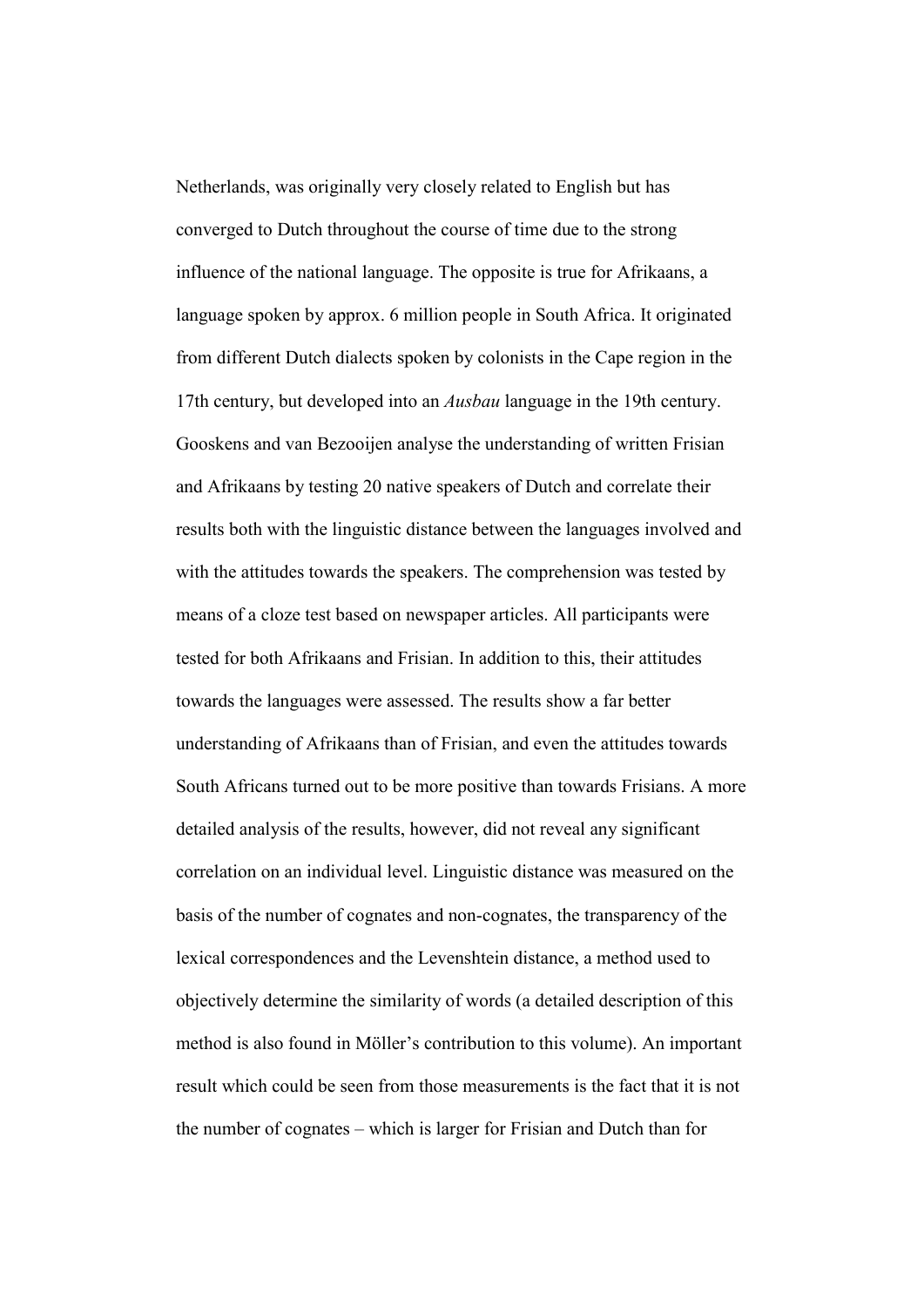Afrikaans and Dutch – but rather the number of non-cognates which is decisive for the degree of understanding. Even though the amount of Frisian/Dutch non-cognates is only slightly higher than the amount of Afrikaans/Dutch non-cognates this may affect the comprehension considerably given the fact that they primarily involve content words, meaning that just one unintelligible word is enough to impede the understanding of a whole sentence. A second result, namely the higher Levenshtein distance between Frisian and Dutch compared to Afrikaans and Dutch, corresponds very well to Lutjeharms analysis of reading texts in foreign languages. It has to be assumed that the identification of cognates is less obvious and thus requires more effort for Dutch/Frisian than for Dutch/Afrikaans due to the higher Levensthein distance. Following this assumption, for a Dutch reader the processing of the content should be affected more by difficulties in identifying cognates in Frisian than in Afrikaans.

On the basis of various models of L3 learning Britta Hufeisen and Nicole Marx argue that L2 acquisition differs qualitatively from the acquisition of further foreign languages. These differences are described in Hufeisen's factor model. In addition to neurophysiological, learner external, emotional, cognitive and linguistic factors which influence L2 acquisition, the learner of a third language can also make use of previous experiences with learning techniques and strategies that can be variably successful from learner to learner. Such experiences, e.g. with different methods of learning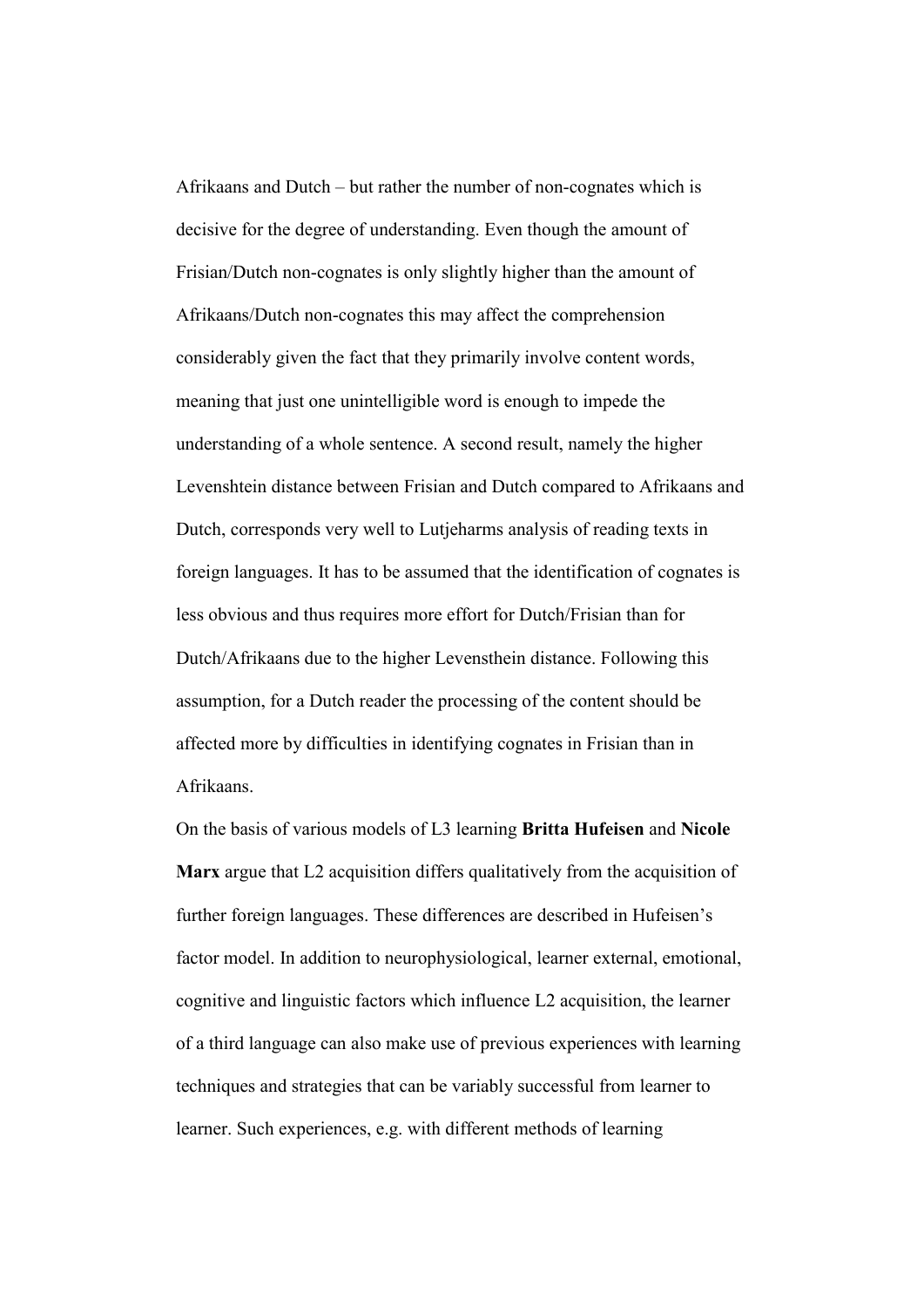vocabulary, should have a positive effect on the acquisition of a further language. But also the linguistic knowledge acquired when learning a language can be useful for the acquisition of further, especially related languages. The dominance of English as a first foreign language in the vast amount of European countries has the effect that other languages such as German, Spanish or French are typically acquired as L3s. This article presents different methods of L3 learning that make use of the strategic and linguistic knowledge already acquired by learners in the process of their L2 acquisition. In an experimental study carried out by Nicole Marx it was shown that this previous knowledge is not automatically activated in L3 learning, but that methods of sensitising the learners for similarities between the new language and languages already acquired clearly had a positive effect on the learning process. One such method of sensitisation is the EuroCom method which aims at optimising inference techniques in language learning. This is achieved by means of a comparison of languages on different linguistic levels, the so called 'seven sieves'. This method was tested in an English language course at the Technical University of Darmstadt (Germany). The course was designed for students who had learned German as a foreign language but had no knowledge of English and felt the need to be able to read English texts for their studies or their later professions without being able to spend too much time on acquiring productive skills in a traditional language course. The positive results from the projects support the concept of receptive multilingualism.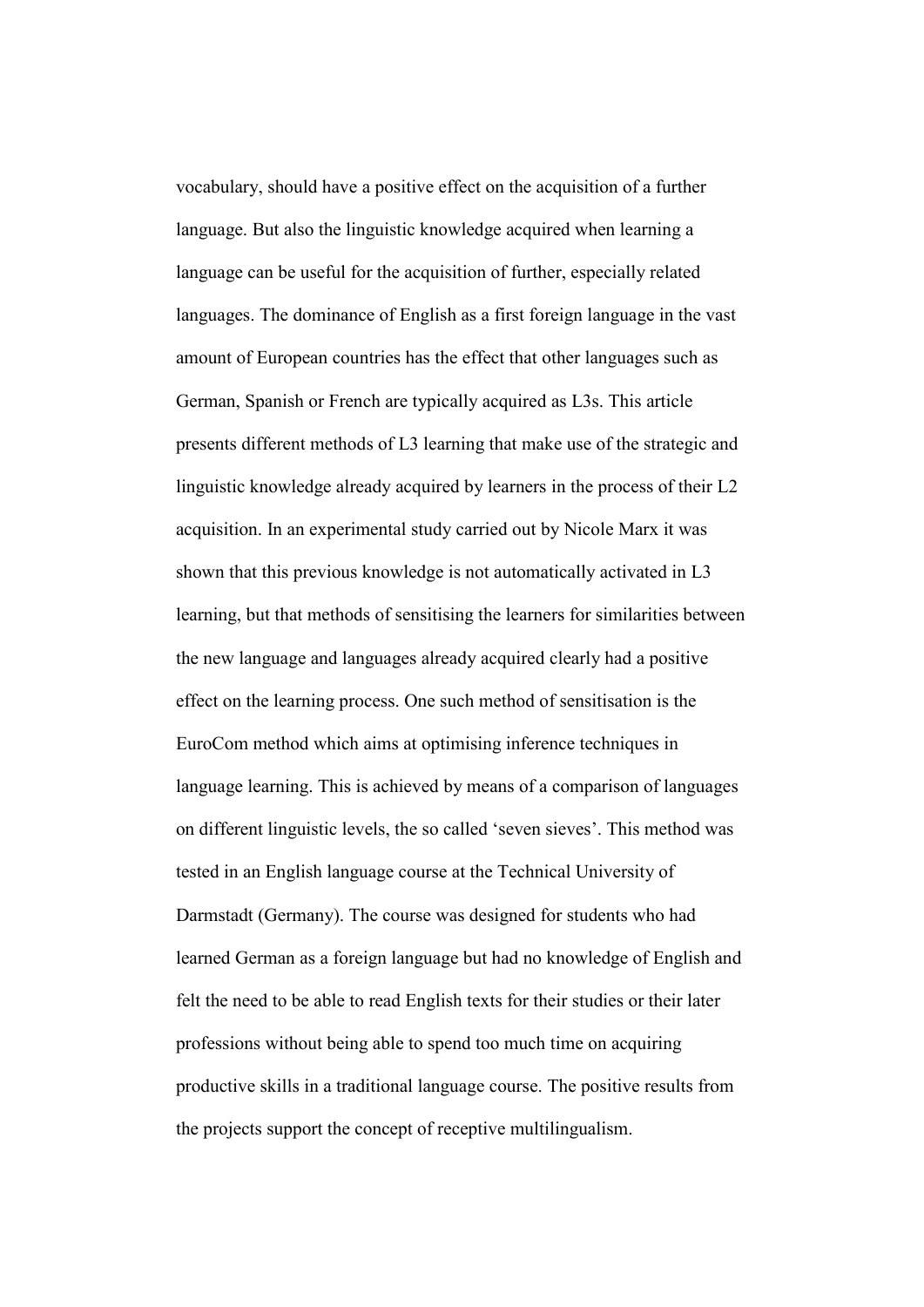We would like to thank all authors who contributed to this volume for their efforts in promoting the research on receptive multilingualism. We are also deeply grateful to the Research Centre 538: Multilingualism for including this volume in its series Hamburg Studies on Multilingualism and to Conxita Lleó, Jürgen Meisel, Monika Rothweiler and especially Juliane House for their energetic support of this project. Very special thanks go to the numerous anonymous reviewers for their valuable advice and also to Nicholas Burke for his efforts to transform parts of the book into acceptable English. We hope that this book will encourage further research on receptive multilingualism.

<sup>&</sup>lt;sup>1</sup> DFG project Niederdeutsch und Skandinavien ('Low German and Scandinavia'), 1989 – 1995, principal investigator Kurt Braunmüller.

 $2$  Project Semikommunikation und rezeptive Mehrsprachigkeit im heutigen Skandinavien ('Semicommunication and Receptive Multilingualism in contemporary Scandinavia') at the DFG Research Centre 538: Multilingualism, 1999 – 2005, principal investigator Kurt Braunmüller.

 $3$  A short survey of the results was presented by Zeevaert (2006). To test the success of the method the participants were divided up in two groups in the beginning of the course and were equipped with two different short texts taken from an Icelandic newspaper along with four open questions and four multiple choice questions. At the end of the course the test was repeated, but the texts were exchanged between the groups in order to avoid the participants already being familiar with the text. For one of the texts the percentage rate of correct answers increased from 15% to 50%, a quite impressive affirmation of the effectiveness of the EuroCom method. For the other text, however, hardly any increase in the amount of correct answers could be observed. From a discussion of the results with the respective students it became clear that in contrast to the first text, a report about scabies spread by ducks, a narrative structure facilitating the identification of the content was missing in the second text. Due to this fact, guessing strategies were not successful. <sup>4</sup> Similar effects were observed by Doetjes (in prep.) in tests on Danish-Swedish intercomprehension.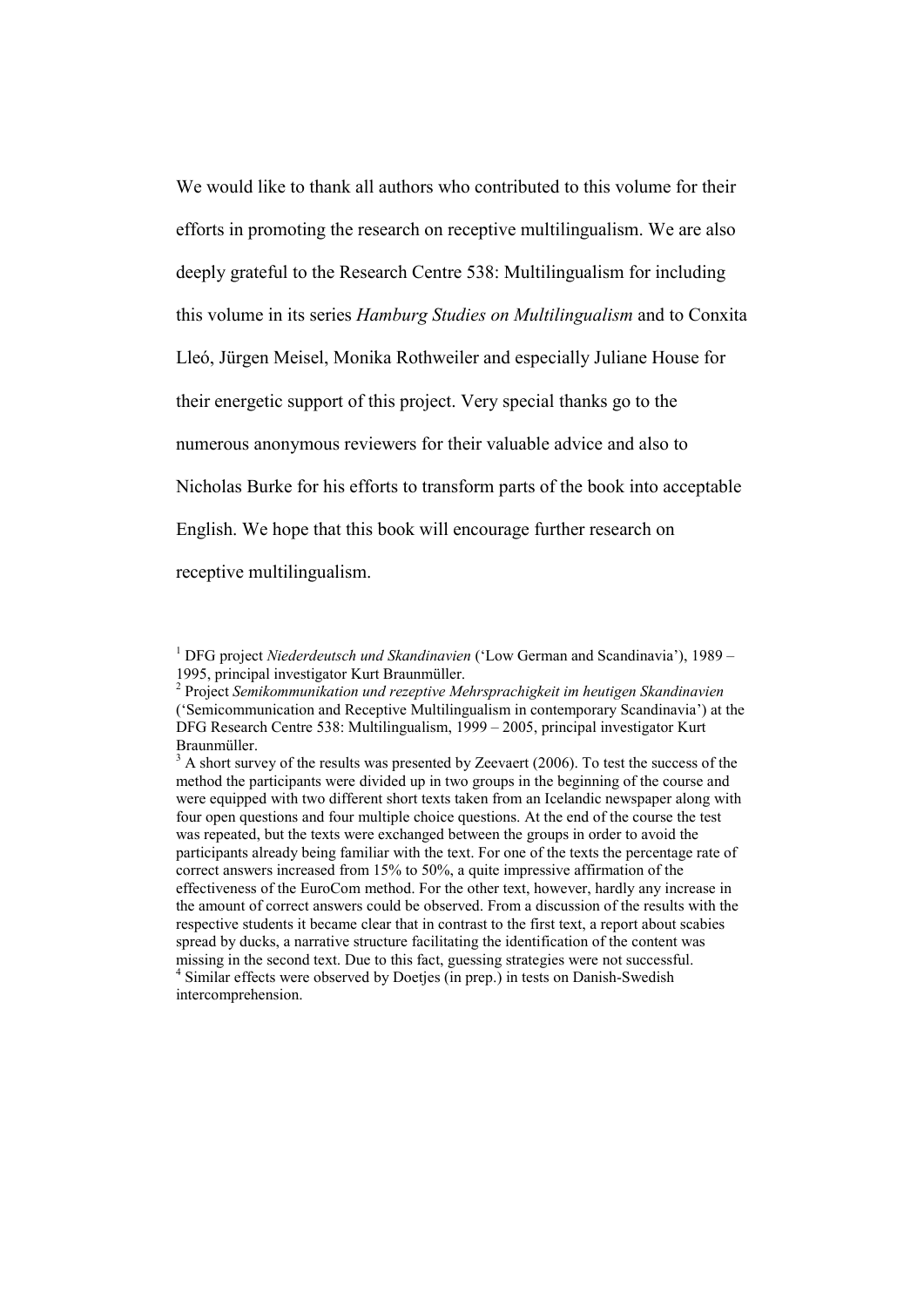## **References**

- Barðdal, J., Jörgensen, N., Larsen, G. and Martinussen, B. 1997. Nordiska. Våra språk förr och nu. Lund: Studentlitteratur.
- Bhatia, T. K. and Ritchie, W. C. 2004. Bilingualism in South Asia. In The Handbook of Bilingualism [Blackwell Handbooks in Linguistics], T. K. Bhatia and W. C. Ritchie (eds), 780-807. Malden: Blackwell.
- Bührig, K. and Thije, J. D. ten (eds) 2006. Beyond Misunderstanding. Amsterdam: John Benjamins.
- Coseriu, E. 1988. Sprachkompetenz. Grundzüge der Theorie des Sprechens [UTB 1481]. Tübingen: Francke.
- Doetjes, G. in prep. Zur Rolle von Akkommodation bei der interskandinavischen Verständigung. Dissertation Hamburg University.
- Finkenstaedt, Th. and Schröder, K. 1990. Sprachenschranken statt Zollschranken? Grundlegung einer Fremdsprachenpolitik für das Europa von morgen [Materialien zur Bildungspolitik 11]. Essen: s.n.
- Golinski, B. 2007. Kommunikationsstrategien in interskandinavischen Diskursen [Philologia 95]. Hamburg: Dr. Kovač.
- Goossens, J. 1985. Was ist Deutsch und wie verhält es sich zum Niederländischen? [Nachbarn 11]. Bonn: Kulturabteilung der Kgl. Niederländischen Botschaft.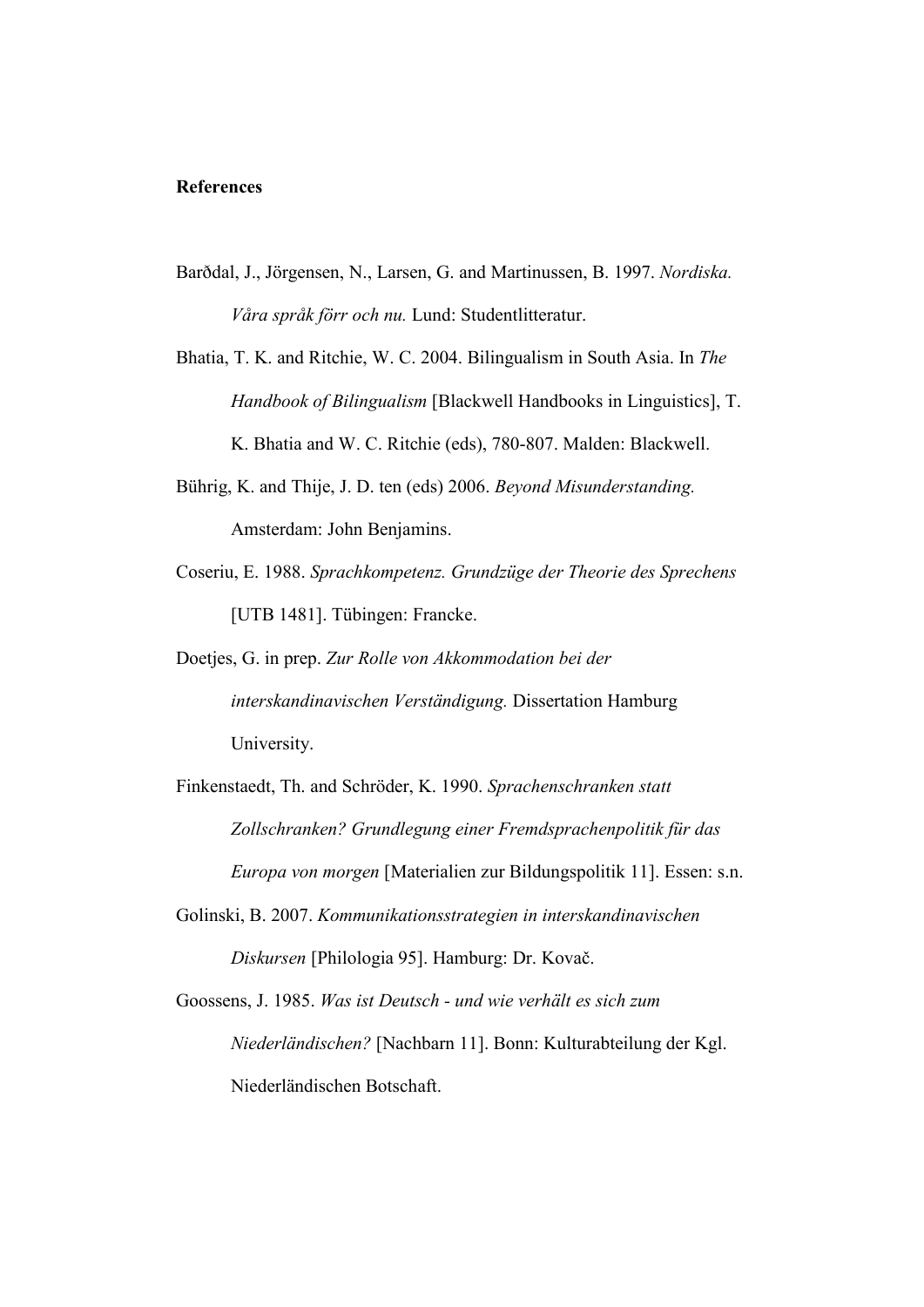- Ház, É. 2005. Deutsche und Niederländer. Untersuchungen zur Möglichkeit einer unmittelbaren Verständigung. Hamburg: Kovač.
- Herrlitz, W. 1997. Ist Befehl Befehl? Beobachtungen beim deutschniederländischen Korps in Münster. In Niederländer und Deutsche und die europäische Einigung, F. Wielenga (ed.), 66-70. Bonn: Presse und Kulturabteilung der Kgl. Niederländischen Botschaft.
- Hufeisen, B. and Marx, N. in prep. EuroComGerm Die sieben Siebe: Germanische Sprachen leichter lesen lernen [Editiones EuroCom]. Aachen: Shaker.

Josephsson, O. 2006. Lågtyska och högtyska. Språkvård 2006(3).

- Kamwangamalu, N. 2004. Bi-/multilingualism in Southern Africa. In The Handbook of Bilingualism [Blackwell Handbooks in Linguistics], T. K. Bhatia and W. C. Ritchie (eds), 725-741. Malden: Blackwell.
- Karker, A. 1978. Det nordiske sprogfællesskab historisk set. Språk i Norden 1978: 5-16.
- Klein, H. G. and Stegmann, T. D. 2000. EuroComRom Die sieben Siebe: Romanische Sprachen sofort lesen können [Editiones EuroCom 1] (2nd ed., 1st ed. 1999). Aachen: Shaker.
- Kloss, H. 1929. Nebensprachen. Eine sprachpolitische Studie über die Beziehungen eng verwandter Sprachgemeinschaften. Wien: Wilhelm Braumüller.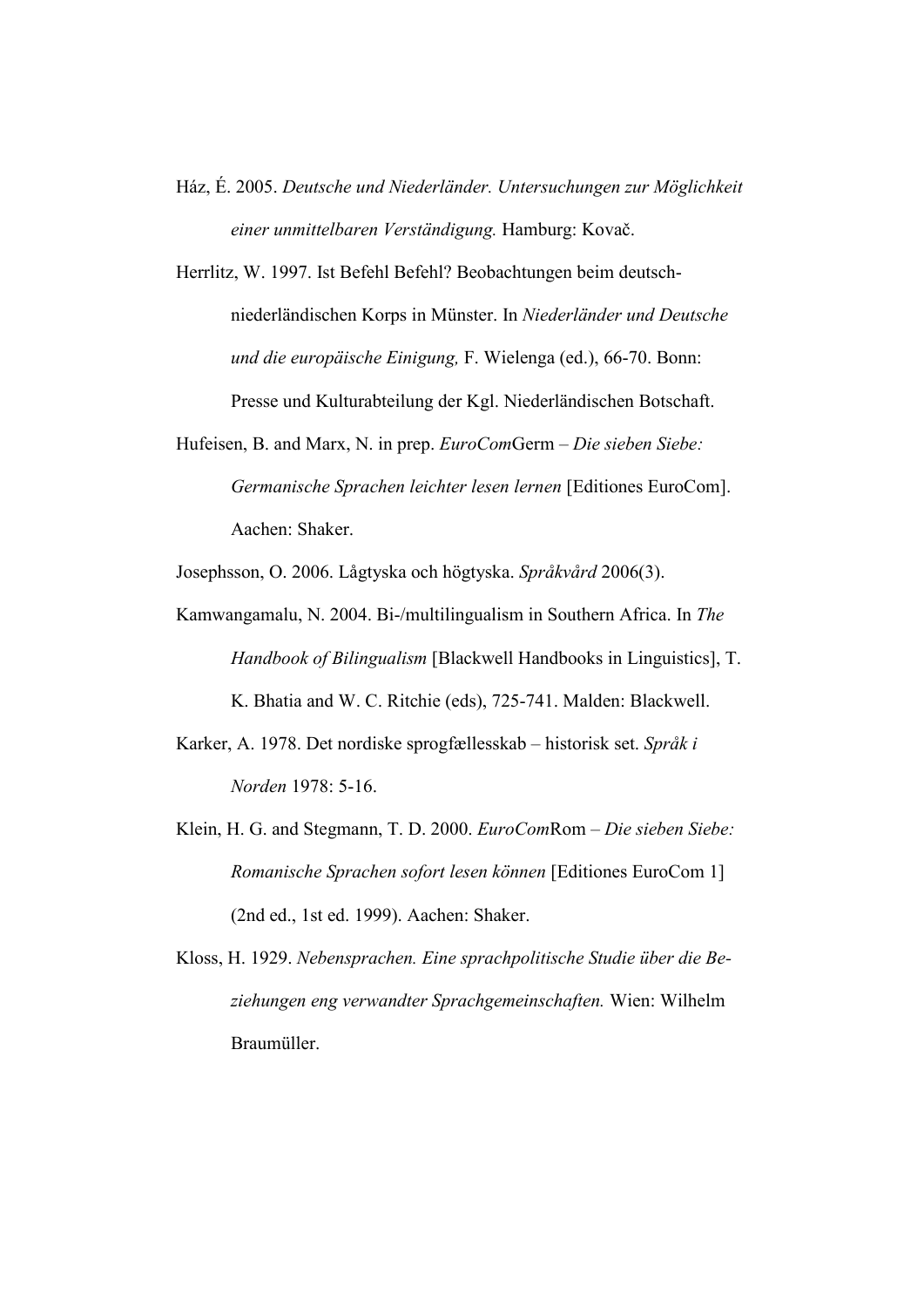- Koole, T. and Thije, J. D. ten 1994. The Construction of Intercultural Discourse. Team discussion of educational advisers. Amsterdam: Rodopi.
- Loos, E. 1997. Internationale Bedrijfscommunicatie. Reconstructief onderzoek naar het intertekstuele netwerk van Nederlandse en Duitse actoren in een bungelowpark. Utrecht.
- McCann, W. J., Klein, H. G. and Stegmann, T. D. 2003. EuroComRom The Seven Sieves. How to read all the Romance languages right away [Editiones EuroCom 5]. (2nd ed., 1st ed. 2002). Aachen: Shaker.
- Melberg , H. 1952. Origin of the Scandinavian nations and languages. An introduction. In two parts. Book 1, Part 1 [Scandinavian and Celtic series I 1]. Halden: author's edition.

Rehbein, J. 2006. The cultural apparatus: Thoughts on the relationship between language, culture, and society. In: Beyond Misunderstanding, K. Bührig and J. D. ten Thije (eds), 43-96. Amsterdam: John Benjamins.

- Romaine, S. 1994. Language in Society. An introduction to sociolinguistics. Oxford: Oxford University Press.
- Teleman, U. 1981. Om förståelse i allmänhet och om förståelse via grannspråken i synnerhet. Referat och kommentar till diskussionen i sektionen Den lexikala-semantiska komponenten i den nordiska hörförståelsen. In Internordisk språkförståelse. Föredrag och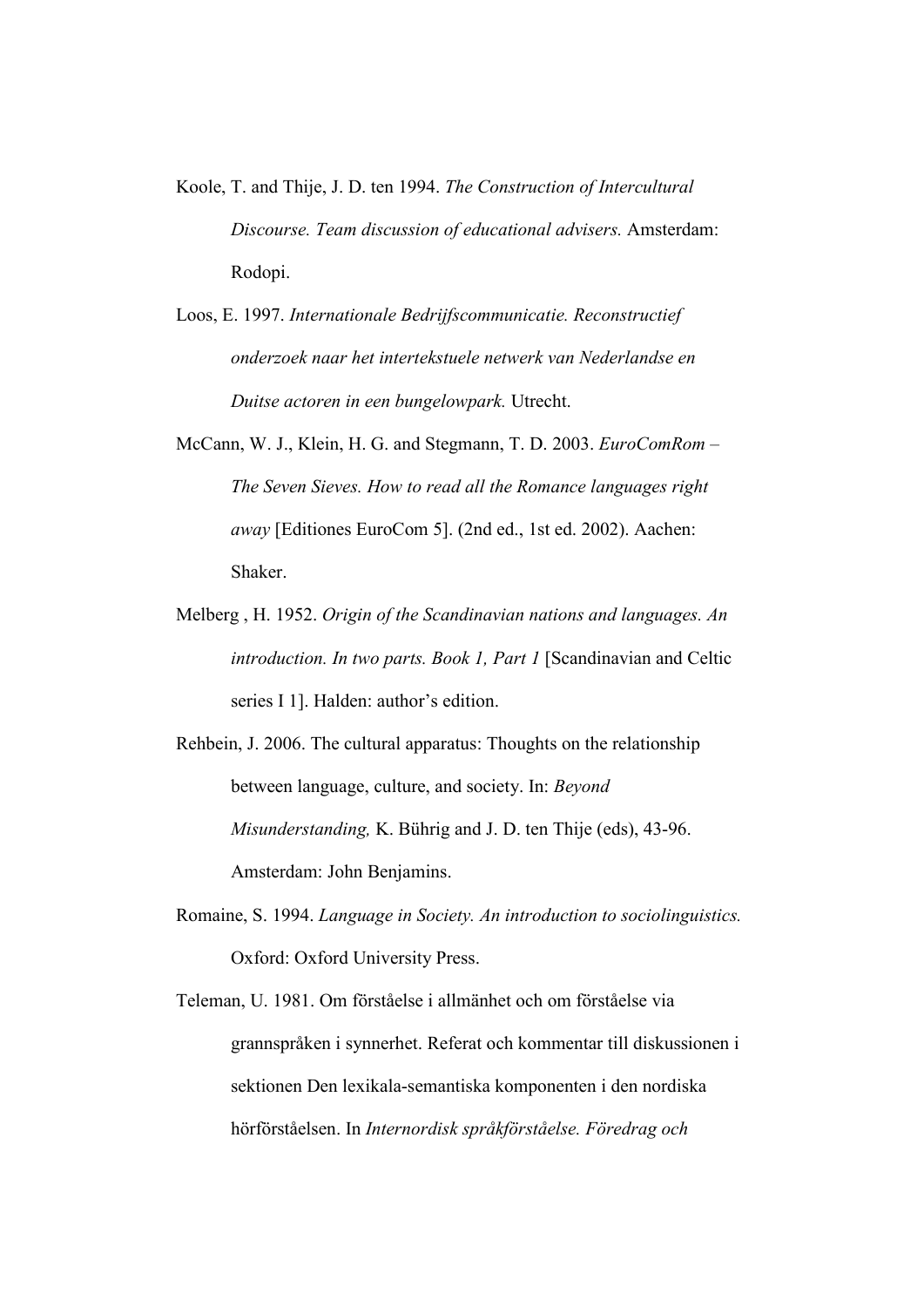diskussioner vid ett symposium på Rungstedgaard utanför Köpenhamn den 24-26 mars 1980, anordnat av Sekretariatet för nordiskt kulturellt samarbete vid Nordiska ministerrådet [Acta Universitatis Umensis 33]: C.-Chr. Elert (ed.), 102-120. Umeå: Umeå Universitetet.

Teleman, U. 2002. Ära, rikedom och reda. Svenskt språkpolitik unter äldre nyare tid [Skrifter utgivna av Svenska språknämnden 85]. Stockholm: Norstedts Ordbok.

Thije, J. D. ten 2003. Eine Pragmatik der Mehrsprachigkeit. Zur Analyse diskursiver Interkulturen. In Die Kosten der Mehrsprachigkeit. Globalisierung und sprachliche Vielfalt; The Cost of Multilingualism. Globalisation and Linguistic Diversity, R. De Cillia, H.J. Krumm and R. Wodak (eds), 101-123. Wien: Verlag der Österreichischen Akademie der Wissenschaften.

- Westheide, H. 1997. Trügerische Nähe. Niederländisch-deutsche Beziehungen in Geschichte, Sprache und Kultur [Europa 2020 – Studien zur interdisziplinären Deutschland- und Europaforschung 16]. Münster: Lit.
- Zeevaert, L. 2004. Interskandinavische Kommunikation. Strategien zur Etablierung von Verständigung zwischen Skandinaviern im Diskurs [Philologia 64]. Hamburg: Dr. Kovač.